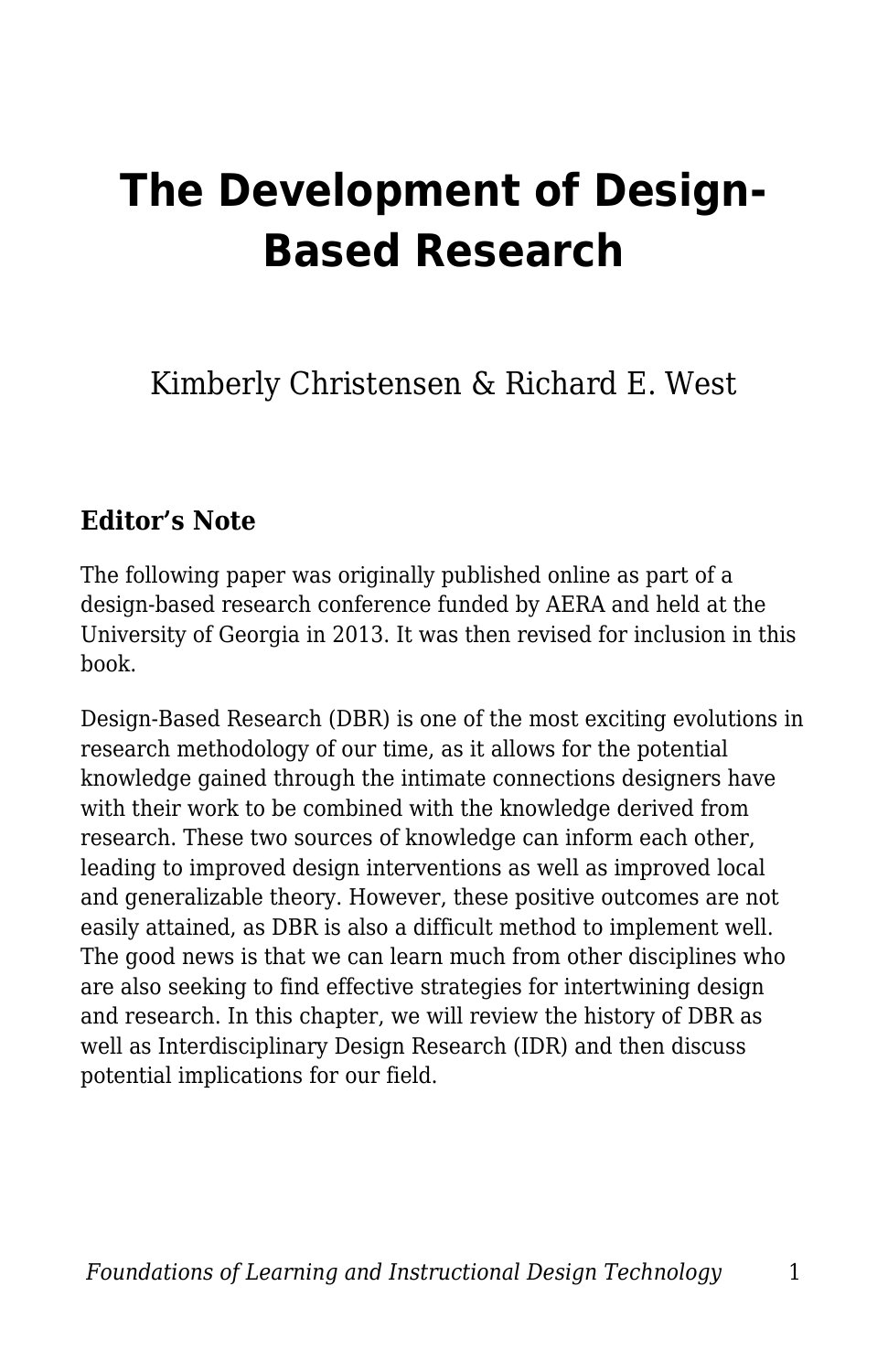## **Shared Origins With IDR**

These two types of design research, both DBR and IDR, share a common genesis among the design revolution of the 1960s, where designers, researchers, and scholars sought to elevate design from mere practice to an independent scholarly discipline, with its own research and distinct theoretical and methodological underpinnings. A scholarly focus on design methods, they argued, would foster the development of design theories, which would in turn improve the quality of design and design practice (Margolin, 2010). Research on design methods, termed *design research,* would be the foundation of this new discipline.

Design research had existed in primitive form—as market research and process analysis—since before the turn of the 20th century, and, although it had served to improve processes and marketing, it had not been applied as scientific research. John Chris Jones, Bruce Archer, and Herbert Simon were among the first to shift the focus from research *for* design (e.g., research with the intent of gathering data to support product development) to research *on*design (e.g., research exploring the design process). Their efforts framed the initial development of design research and science.

## **John Chris Jones**

An engineer, Jones (1970) felt that the design process was ambiguous and often too abstruse to discuss effectively. One solution, he offered, was to define and discuss design in terms of methods. By identifying and discussing design methods, researchers would be able to create transparency in the design process, combating perceptions of design being more or less mysteriously inspired. This discussion of design methods, Jones proposed, would in turn raise the level of discourse and practice in design.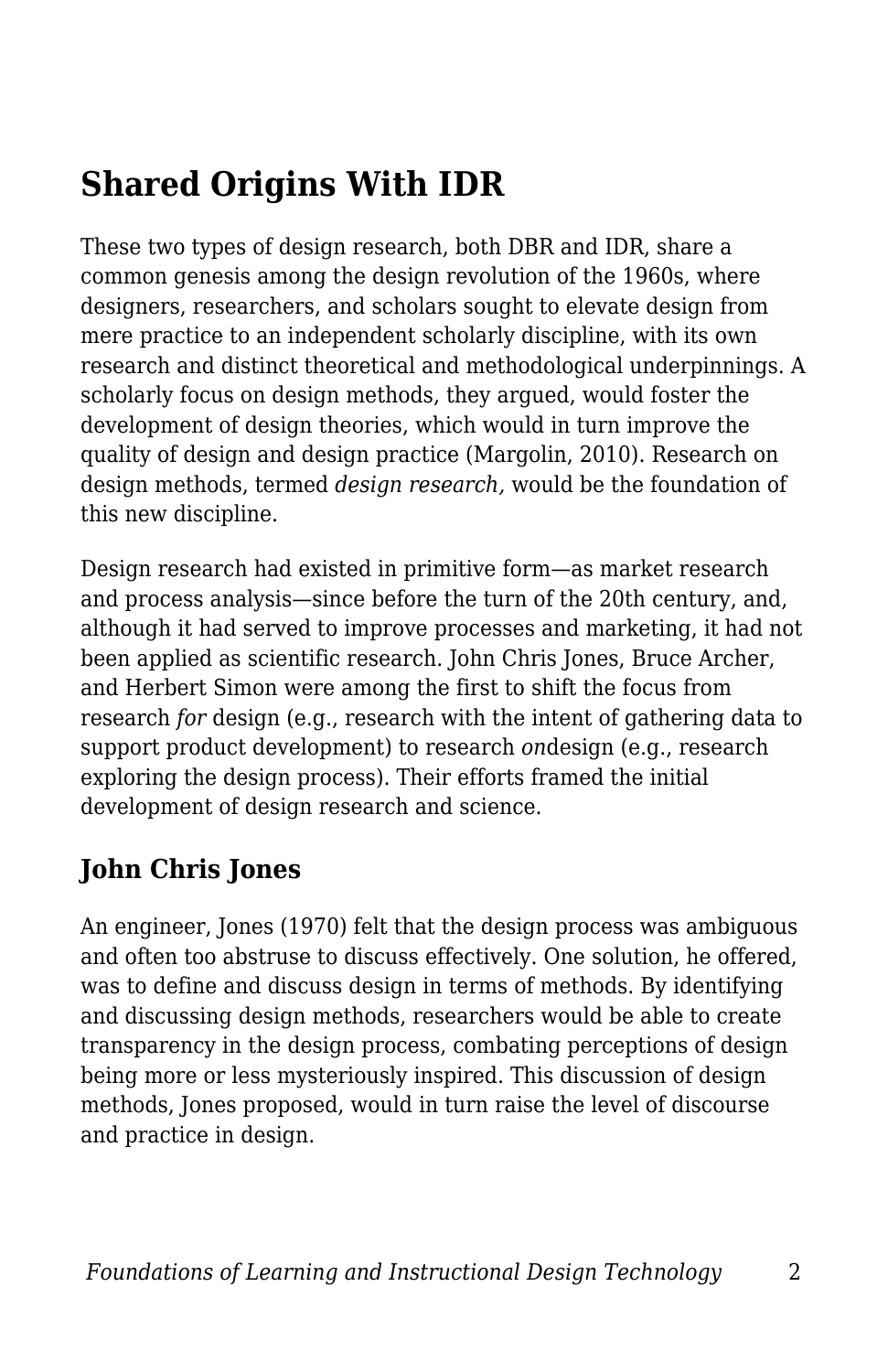### **Bruce Archer**

Archer, also an engineer, worked with Jones and likewise supported the adoption of research methods from other disciplines. Archer (1965) proposed that applying systematic methods would improve the assessment of design problems and foster the development of effective solutions. Archer recognized, however, that improved practice alone would not enable design to achieve disciplinary status. In order to become a discipline, design required a theoretical foundation to support its practice. Archer (1981) advocated that design research was the primary means by which theoretical knowledge could be developed. He suggested that the application of systematic inquiry, such as existed in engineering, would yield knowledge about not only product and practice, but also the theory that guided each.

## **Herbert Simon**

It was multidisciplinary social scientist Simon, however, that issued the clarion call for transforming design into design science (Buchanan, 2007; Collins, 1992; Collins, Joseph, & Bielaczyc, 2004; Cross, 1999; Cross, 2007; Friedman, 2003; Jonas, 2007; Willemien, 2009). In *The Sciences of the Artificial,* Simon (1969) reasoned that the rigorous inquiry and discussion surrounding naturally occurring processes and phenomena was just as necessary for man-made products and processes. He particularly called for "[bodies] of intellectually tough, analytic, partly formalizable, partly empirical, teachable doctrine about the design process" (p. 132). This call for more scholarly discussion and practice resonated with designers across disciplines in design and engineering (Buchanan, 2007; Cross, 1999; Cross, 2007; Friedman, 2003; Jonas, 2007; Willemien, 2009). IDR sprang directly from this early movement and has continued to gain momentum, producing an interdisciplinary body of research encompassing research efforts in engineering, design, and technology.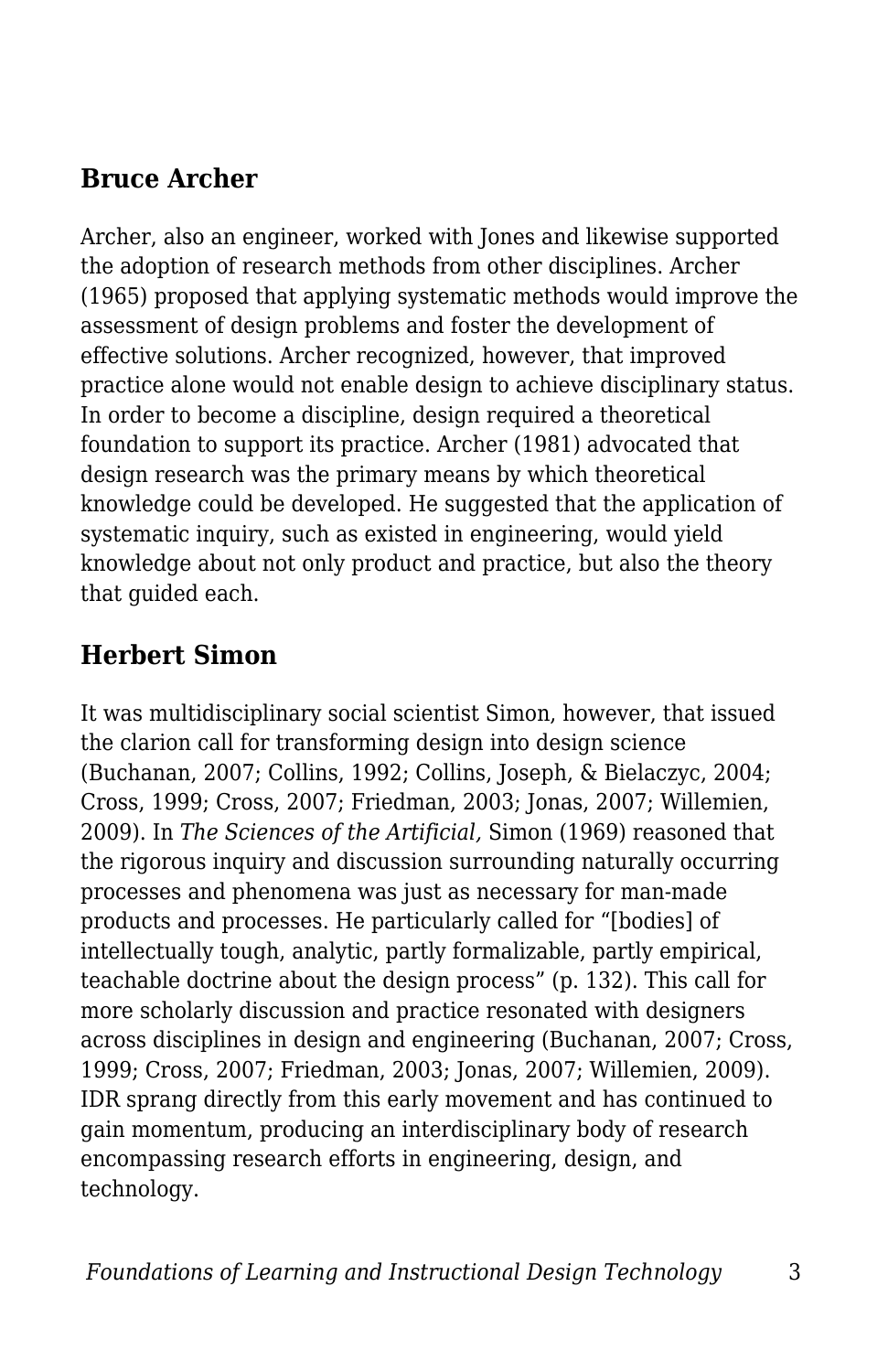Years later, in the 1980s, Simon's work inspired the first DBR efforts in education (Collins et al., 2004). Much of the DBR literature attributes its beginnings to the work of Ann Brown and Allan Collins (Cobb, Confrey, diSessa, Lehrer, & Schauble, 2003; Collins et al., 2004; Kelly, 2003; McCandliss, Kalchman, & Bryant, 2003; Oh & Reeves, 2010; Reeves, 2006; Shavelson, Phillips, Towne, & Feuer, 2003; Tabak, 2004; van den Akker, 1999). Their work, focusing on research and development in authentic contexts, drew heavily on research approaches and development practices in the design sciences, including the work of early design researchers such as Simon (Brown, 1992; Collins, 1992; Collins et al., 2004). However, over generations of research, this connection has been all but forgotten, and DBR, although similarly inspired by the early efforts of Simon, Archer, and Jones, has developed into an isolated and discipline-specific body of design research, independent from its interdisciplinary cousin.

## **Current Issues in DBR**

The initial obstacle to understanding and engaging in DBR is understanding what DBR is. What do we call it? What does it entail? How do we do it? Many of the current challenges facing DBR concern these questions. Specifically, there are three issues that influence how DBR is identified, implemented, and discussed. First, proliferation of terminology among scholars and inconsistent use of these terms have created a sprawling body of literature, with various splinter DBR groups hosting scholarly conversations regarding their particular brand of DBR. Second, DBR, as a field, is characterized by a lack of definition, in terms of its purpose, its characteristics, and the steps or processes of which it is comprised. Third, the one consistent element of DBR across the field is an unwieldy set of considerations incumbent upon the researcher.

Because it is so difficult to define and conceptualize DBR, it is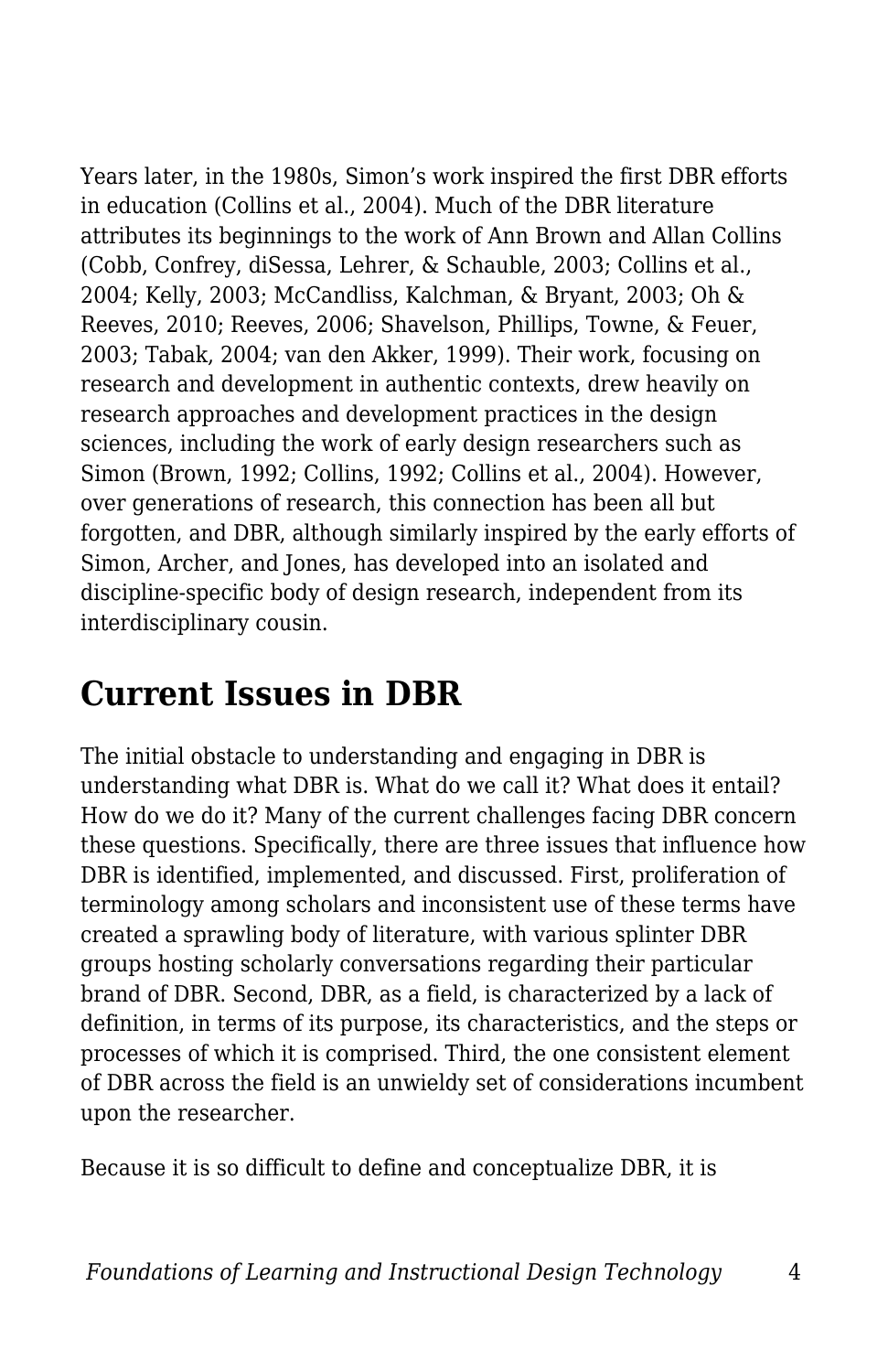similarly difficult to replicate authentically. Lack of scholarly agreement on the characteristics and outcomes that define DBR withholds a structure by which DBR studies can be identified and evaluated and, ultimately, limits the degree to which the field can progress. The following sections will identify and explore the three greatest challenges facing DBR today: proliferation of terms, lack of definition, and competing demands.

## **Proliferation of Terminology**

One of the most challenging characteristics of DBR is the quantity and use of terms that identify DBR in the research literature. There are seven common terms typically associated with DBR: *design experiments, design research, design-based research, formative research, development research, developmental research,* and *designbased implementation research.*

#### **Synonymous Terms**

Collins and Brown first termed their efforts *design experiments* (Brown, 1992; Collins, 1992). Subsequent literature stemming from or relating to Collins' and Brown's work used *design research* and *design experiments* synonymously (Anderson & Shattuck, 2012; Collins et al., 2004). *Design-based research* was introduced to distinguish DBR from other research approaches. Sandoval and Bell (2004) best summarized this as follows:

We have settled on the term design-based research over the other commonly used phrases "design experimentation," which connotes a specific form of controlled experimentation that does not capture the breadth of the approach, or "design research," which is too easily confused with research design and other efforts in design fields that lack in situ research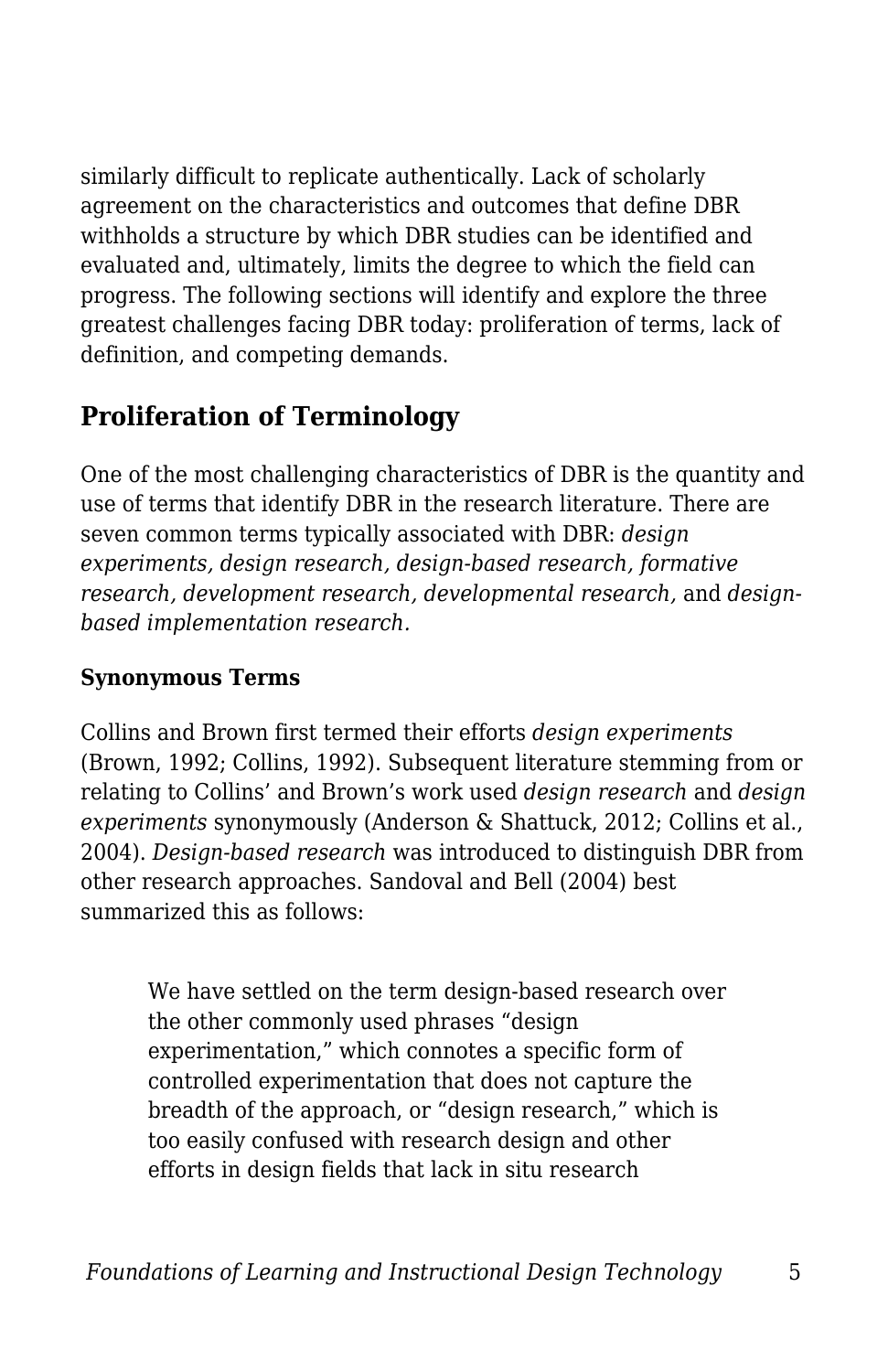components. (p. 199)

#### **Variations by Discipline**

Terminology across disciplines refers to DBR approaches as *formative research, development research, design experiments,* and *developmental research.* According to van den Akker (1999), the use of DBR terminology also varies by educational sub-discipline, with areas such as (a) curriculum, (b) learning and instruction, (c) media and technology, and (d) teacher education and didactics favoring specific terms that reflect the focus of their research (Figure 1).

| Subdiscipline                | Design research terms                                                                                       | <b>Focus</b>                                                                                                            |
|------------------------------|-------------------------------------------------------------------------------------------------------------|-------------------------------------------------------------------------------------------------------------------------|
| Curriculum                   | development research                                                                                        | To support product<br>development and<br>generate design and<br>evaluation methods<br>(van den Akker &<br>Plomp, 1993). |
| development<br>research      | To inform decision-making<br>during development and<br>improve product quality<br>(Walker & Bresler, 1993). |                                                                                                                         |
| formative<br>research        | To inform decision-making<br>during development and<br>improve product quality<br>(Walker, 1992).           |                                                                                                                         |
| Learning $\&$<br>Instruction | design experiments                                                                                          | To develop products<br>and inform practice<br>(Brown, 1992; Collins,<br>1992).                                          |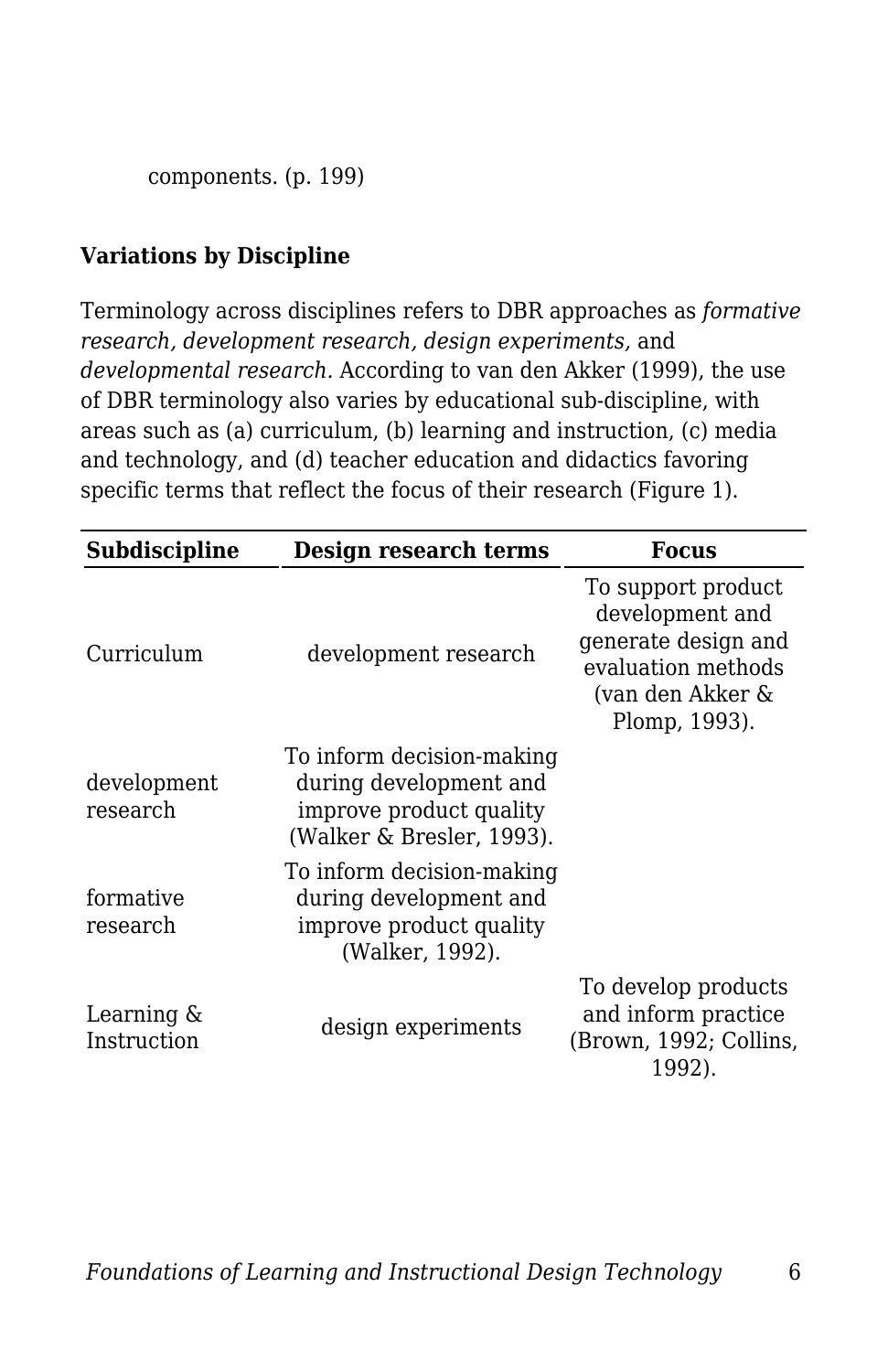| design-based<br>research            | To develop products,<br>contribute to theory, and<br>inform practice (Bannan-<br>Ritland, 2003; Barab &<br>Squire, 2004; Sandoval &<br>Bell, 2004). |                                                                                                                                  |
|-------------------------------------|-----------------------------------------------------------------------------------------------------------------------------------------------------|----------------------------------------------------------------------------------------------------------------------------------|
| formative<br>research               | To improve instructional<br>design theory and practice<br>(Reigeluth & Frick, 1999).                                                                |                                                                                                                                  |
| Media &<br>Technology               | development research                                                                                                                                | To improve<br>instructional design,<br>development, and<br>evaluation processes<br>(Richey & Nelson,<br>1996).                   |
| Teacher<br>Education &<br>Didactics | developmental research                                                                                                                              | To create theory- and<br>research-based<br>products and<br>contribute to local<br>instructional theory<br>(van den Akker, 1999). |

*Figure 1.* Variations in DBR terminology across educational subdisciplines.

## **Lack of Definition**

This variation across disciplines, with design researchers tailoring design research to address discipline-specific interests and needs, has created a lack of definition in the field overall. In addition, in the literature, DBR has been conceptualized at various levels of granularity. Here, we will discuss three existing approaches to defining DBR: (a) statements of the overarching purpose, (b) lists of defining characteristics, and (c) models of the steps or processes involved.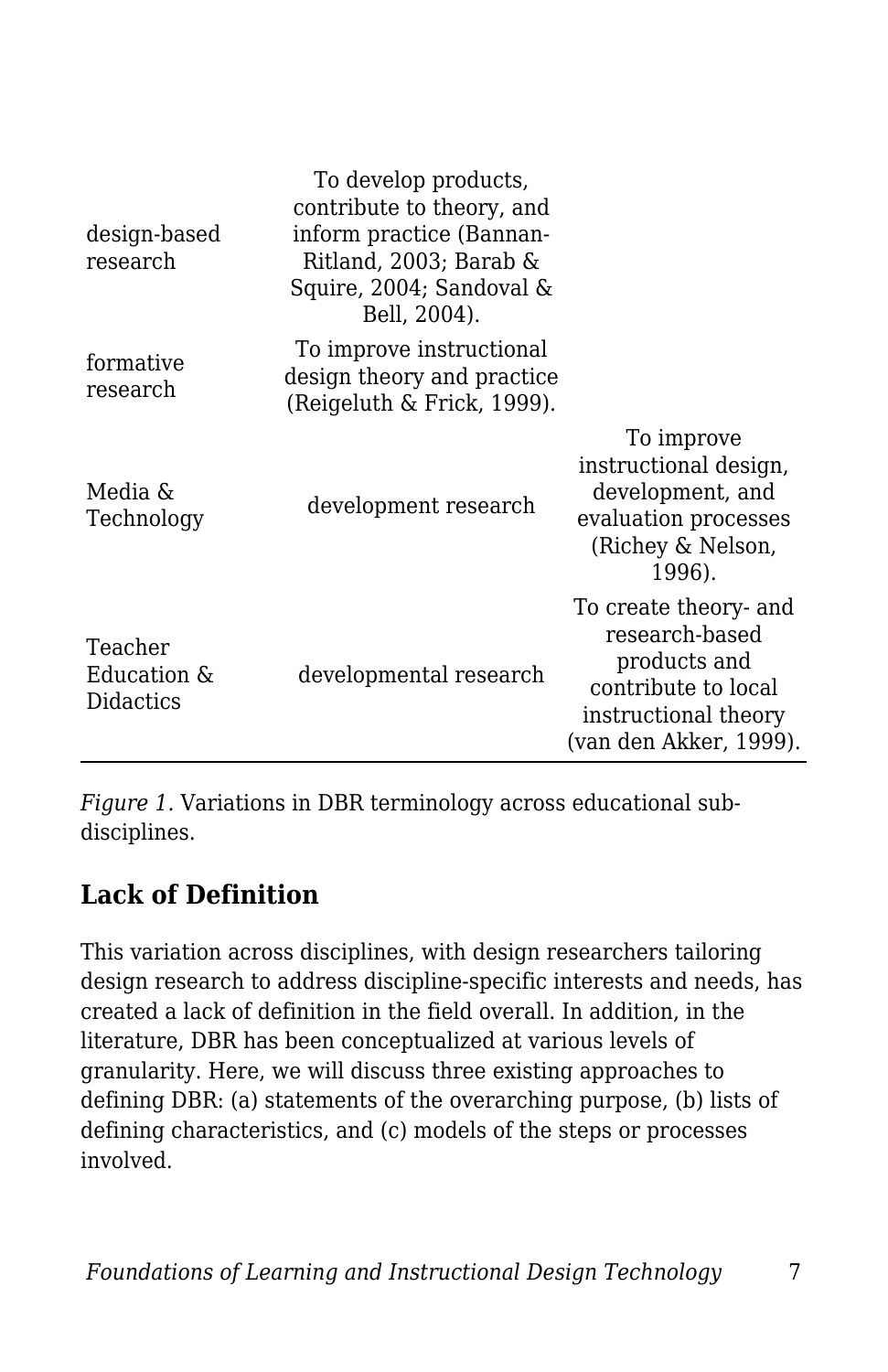#### **General Purpose**

In literature, scholars and researchers have made multiple attempts to isolate the general purpose of design research in education, with each offering a different insight and definition. According to van den Akker (1999), design research is distinguished from other research efforts by its simultaneous commitment to (a) developing a body of design principles and methods that are based in theory and validated by research and (b) offering direct contributions to practice. This position was supported by Sandoval and Bell (2004), who suggested that the general purpose of DBR was to address the "tension between the desire for locally usable knowledge, on the one hand, and scientifically sound, generalizable knowledge on the other" (p. 199). Cobb et al. (2003) particularly promoted the theory-building focus, asserting "design experiments are conducted to develop theories, not merely to empirically tune 'what works'" (p. 10). Shavelson et al. (2003) recognized the importance of developing theory but emphasized that the testing and building of instructional products was an equal focus of design research rather than the means to a theoretical end.

The aggregate of these definitions suggests that the purpose of DBR involves theoretical and practical design principles and active engagement in the design process. However, DBR continues to vary in its prioritization of these components, with some focusing largely on theory, others emphasizing practice or product, and many examining neither but all using the same terms.

#### **Specific Characteristics**

Another way to define DBR is by identifying the key characteristics that both unite and define the approach. Unlike other research approaches, DBR can take the form of multiple research methodologies, both qualitative and quantitative, and thus cannot be recognized strictly by its methods. Identifying characteristics,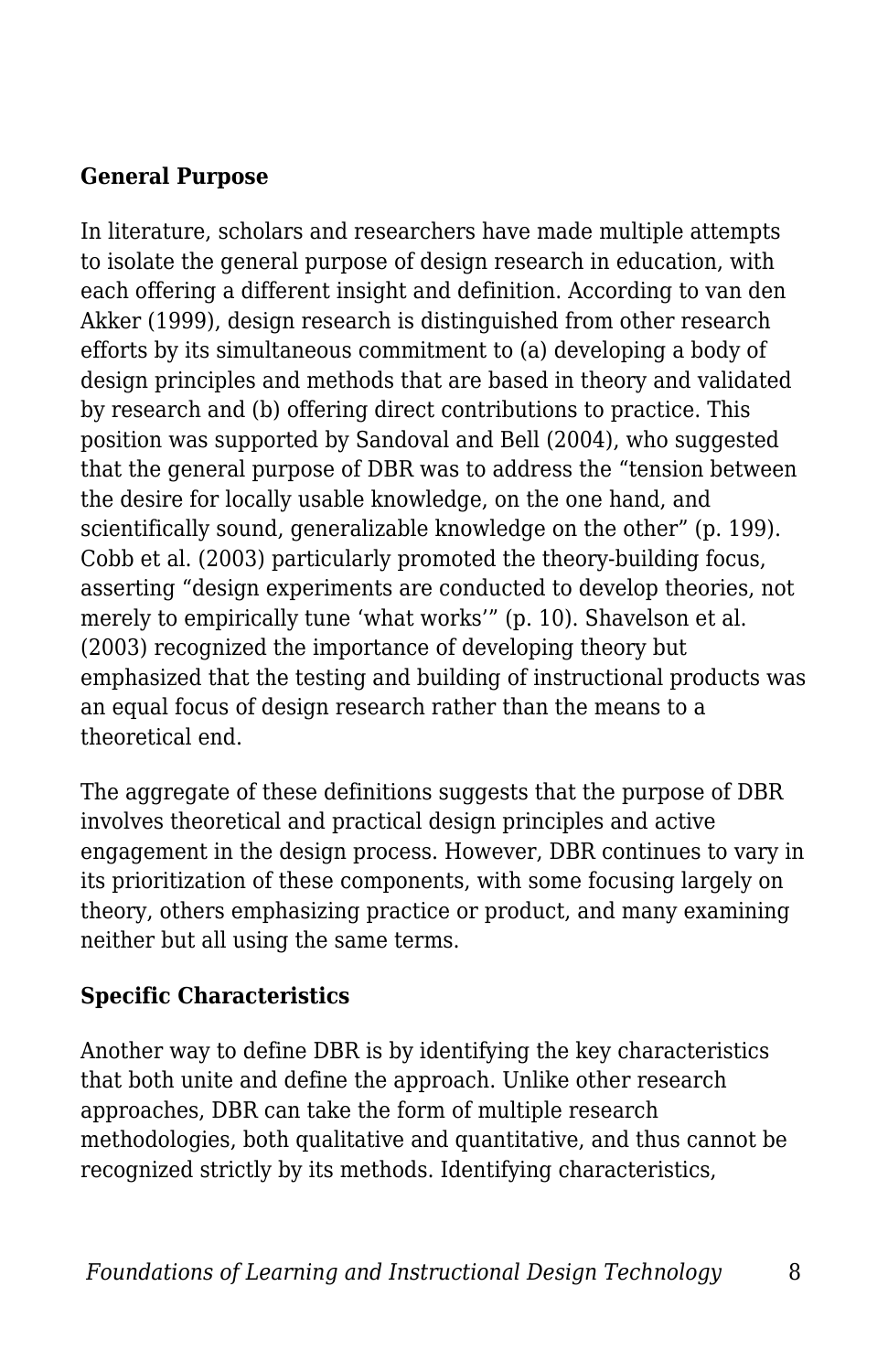therefore, concern the research process, context, and focus. This section will discuss the original characteristics of DBR, as introduced by Brown and Collins, and then identify the seven most common characteristics suggested by DBR literature overall.

**Brown's concept of DBR.** Brown (1992) defined design research as having five primary characteristics that distinguished it from typical design or research processes. First, a design is engineered in an authentic, working environment. Second, the development of research and the design are influenced by a specific set of inputs: classroom environment, teachers and students as researchers, curriculum, and technology. Third, the design and development process includes multiple cycles of testing, revision, and further testing. Fourth, the design research process produces an assessment of the design's quality as well as the effectiveness of both the design and its theoretical underpinnings. Finally, the overall process should make contributions to existing learning theory.

**Collins's concept of DBR.** Collins (1990, 1992) posed a similar list of design research characteristics. Collins echoed Brown's specifications of authentic context, cycles of testing and revision, and design and process evaluation. Additionally, Collins provided greater detail regarding the characteristics of the design research processes—specifically, that design research should include the comparison of multiple sample groups, be systematic in both its variation within the experiment and in the order of revisions (i.e., by testing the innovations most likely to succeed first), and involve an interdisciplinary team of experts including not just the teacher and designer, but technologists, psychologists, and developers as well. Unlike Brown, however, Collins did not refer to theory building as an essential characteristic.

**Current DBR characteristics.** The DBR literature that followed expanded, clarified, and revised the design research characteristics identified by Brown and Collins. The range of DBR characteristics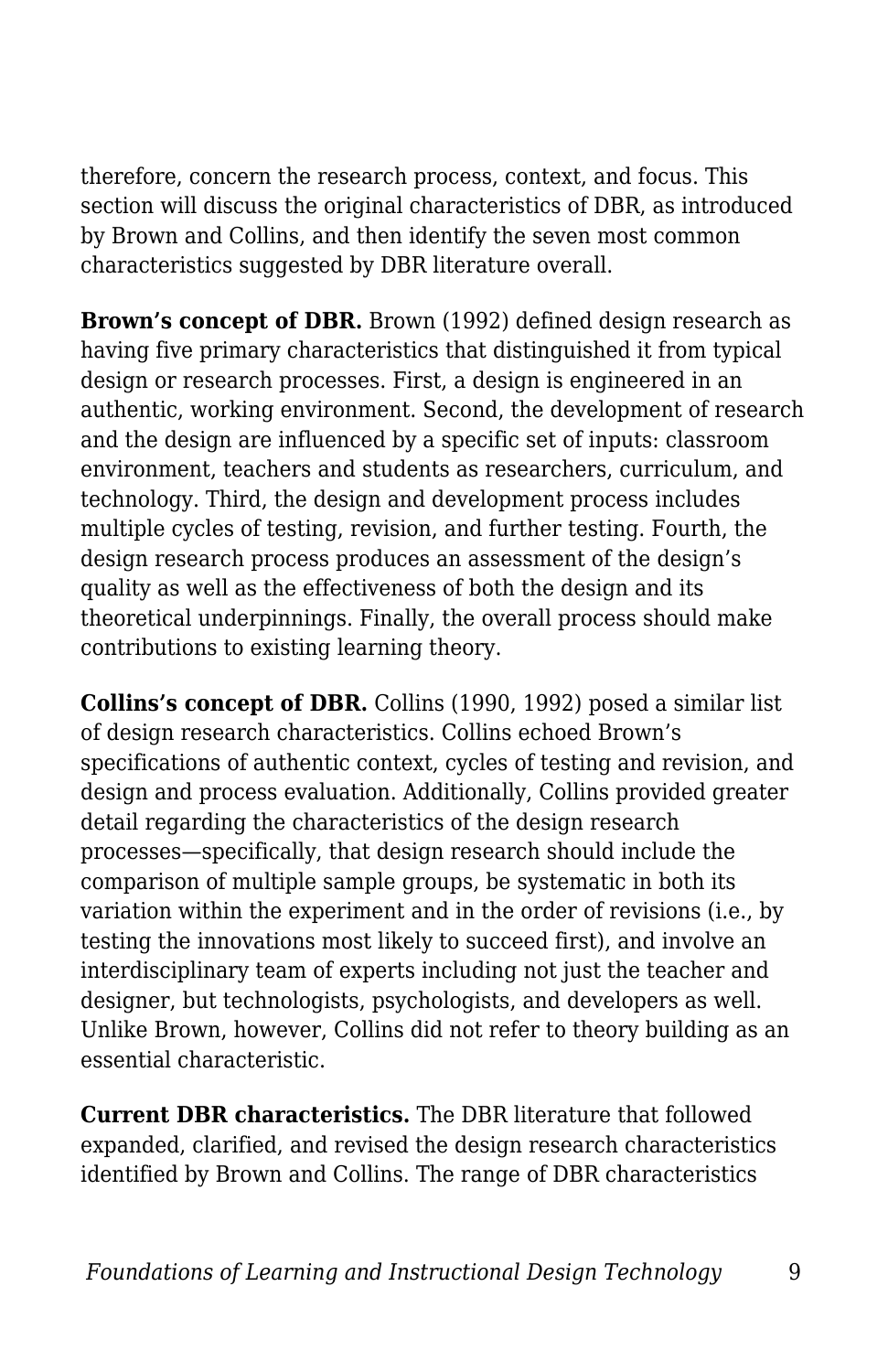discussed in the field currently is broad but can be distilled to seven most frequently referenced identifying characteristics of DBR: design driven, situated, iterative, collaborative, theory building, practical, and productive.

**Design driven.** All literature identifies DBR as focusing on the evolution of a design (Anderson & Shattuck, 2012; Brown, 1992; Cobb et al., 2003; Collins, 1992; Design-Based Research Collective, 2003). While the design can range from an instructional artifact to an intervention, engagement in the design process is what yields the experience, data, and insight necessary for inquiry.

**Situated.** Recalling Brown's (1992) call for more authentic research contexts, nearly all definitions of DBR situate the aforementioned design process in a real-world context, such as a classroom (Anderson & Shattuck, 2012; Barab & Squire, 2004; Cobb et al., 2003).

**Iterative.** Literature also appears to agree that a DBR process does not consist of a linear design process, but rather multiple cycles of design, testing, and revision (Anderson & Shattuck, 2012; Barab & Squire, 2004; Brown, 1992; Design-Based Research Collective, 2003; Shavelson et al., 2003). These iterations must also represent systematic adjustment of the design, with each adjustment and subsequent testing serving as a miniature experiment (Barab & Squire, 2004; Collins, 1992).

**Collaborative.** While the literature may not always agree on the roles and responsibilities of those engaged in DBR, collaboration between researchers, designers, and educators appears to be key (Anderson & Shattuck, 2012; Barab & Squire, 2004; McCandliss et al., 2003). Each collaborator enters the project with a unique perspective and, as each engages in research, forms a role-specific view of phenomena. These perspectives can then be combined to create a more holistic view of the design process, its context, and the developing product.

**Theory building.** Design research focuses on more than creating an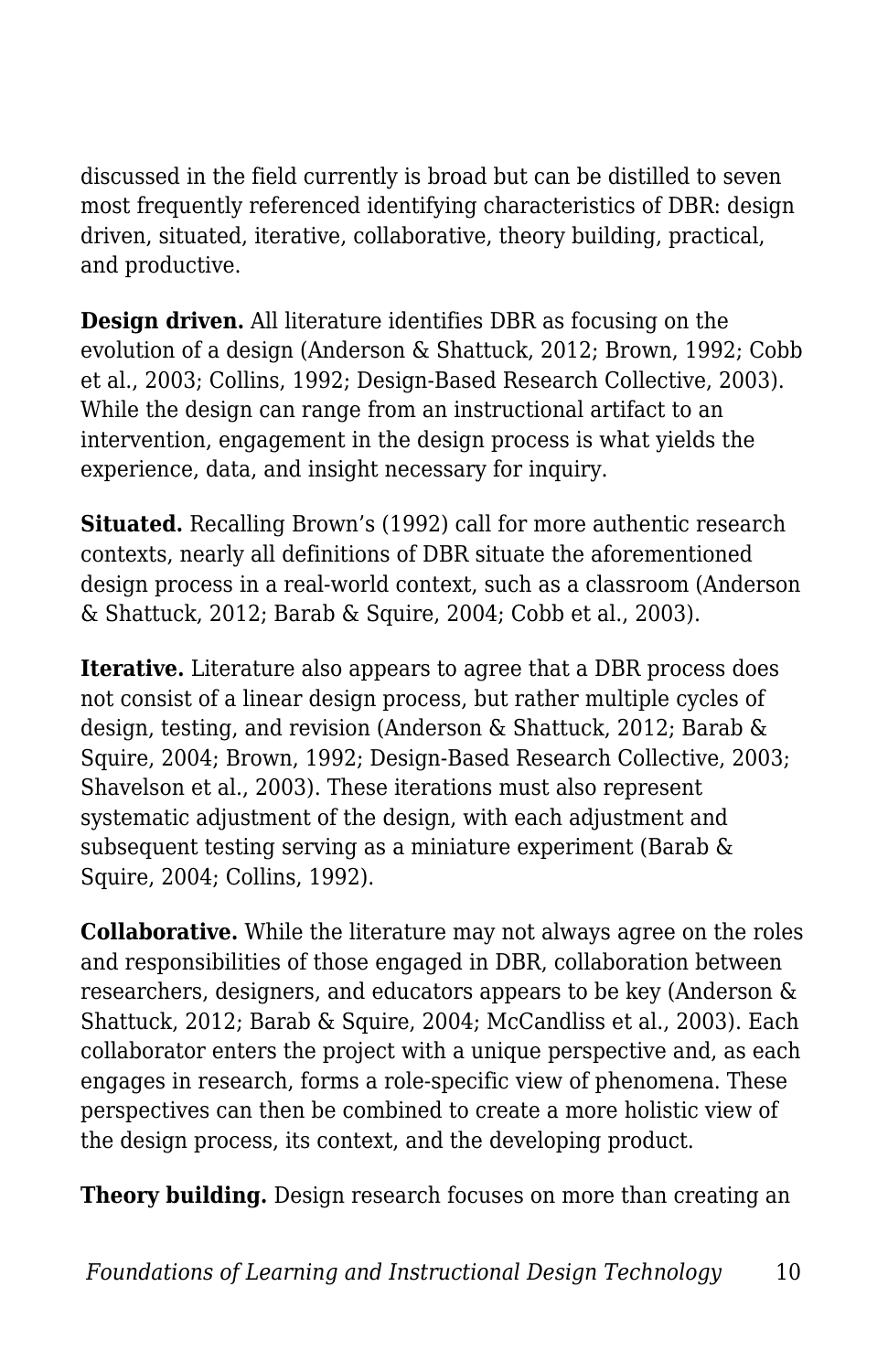effective design; DBR should produce an intimate understanding of both design and theory (Anderson & Shattuck, 2012; Barab & Squire, 2004; Brown, 1992; Cobb et al., 2003; Design-Based Research Collective, 2003; Joseph, 2004; Shavelson et al., 2003). According to Barab & Squire (2004), "Design-based research requires more than simply showing a particular design works but demands that the researcher . . . generate evidence-based claims about learning that address contemporary theoretical issues and further the theoretical knowledge of the field" (p. 6). DBR needs to build and test theory, yielding findings that can be generalized to both local and broad theory (Hoadley, 2004).

**Practical.** While theoretical contributions are essential to DBR, the results of DBR studies "must do real work" (Cobb et al., 2003, p. 10) and inform instructional, research, and design practice (Anderson & Shattuck, 2012; Barab & Squire, 2004; Design-Based Research Collective, 2003; McCandliss et al., 2003).

**Productive.** Not only should design research produce theoretical and practical insights, but also the design itself must produce results, measuring its success in terms of how well the design meets its intended outcomes (Barab & Squire, 2004; Design-Based Research Collective, 2003; Joseph, 2004; McCandliss et al., 2003).

#### **Steps and Processes**

The third way DBR could possibly be defined is to identify the steps or processes involved in implementing it. The sections below illustrate the steps outlined by Collins (1990) and Brown (1992) as well as models by Bannan-Ritland (2003), Reeves (2006), and an aggregate model presented by Anderson & Shattuck (2012).

**Collins's design experimentation steps.** In his technical report, Collins (1990) presented an extensive list of 10 steps in design experimentation (Figure 2). While Collins's model provides a guide for experimentally testing and developing new instructional programs, it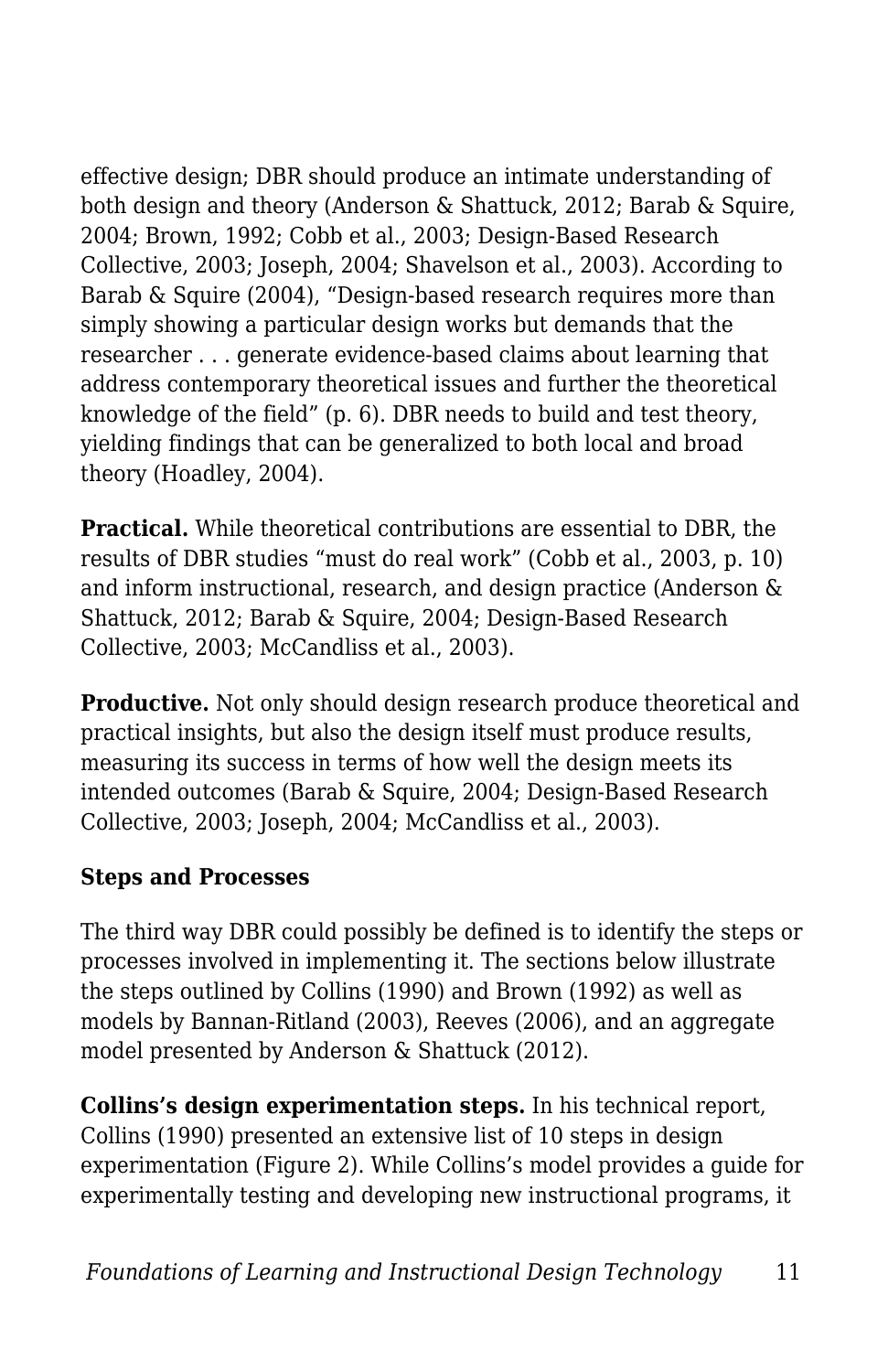does not include multiple iterative stages or any evaluation of the final product. Because Collins was interested primarily in development, research was not given much attention in his model.

**Brown's design research example.** The example of design research Brown (1992) included in her article was limited and less clearly delineated than Collins's model (Figure 2). Brown focused on the development of educational interventions, including additional testing with minority populations. Similar to Collins, Brown also omitted any summative evaluation of intervention quality or effectiveness and did not specify the role of research through the design process.

**Bannan-Ritland's DBR model.** Bannan-Ritland (2003) reviewed design process models in fields such as product development, instructional design, and engineering to create a more sophisticated model of design-based research. In its simplest form, Bannan-Ritland's model is comprised of multiple processes subsumed under four broad stages: (a) informed exploration, (b) enactment, (c) evaluation of local impact, and (d) evaluation of broad impact. Unlike Collins and Brown, Bannan-Ritland dedicated large portions of the model to evaluation in terms of the quality and efficacy of the final product as well as the implications for theory and practice.

**Reeves's development research model.** Reeves (2006) provided a simplified model consisting of just four steps (Figure 2). By condensing DBR into just a few steps, Reeves highlighted what he viewed as the most essential processes, ending with a general reflection on both the process and product generated in order to develop theoretical and practical insights.

**Anderson and Shattuck's aggregate model.** Anderson and Shattuck (2012) reviewed design-based research abstracts over the past decade and, from their review, presented an eight-step aggregate model of DBR (Figure 2). As an aggregate of DBR approaches, this model was their attempt to unify approaches across DBR literature,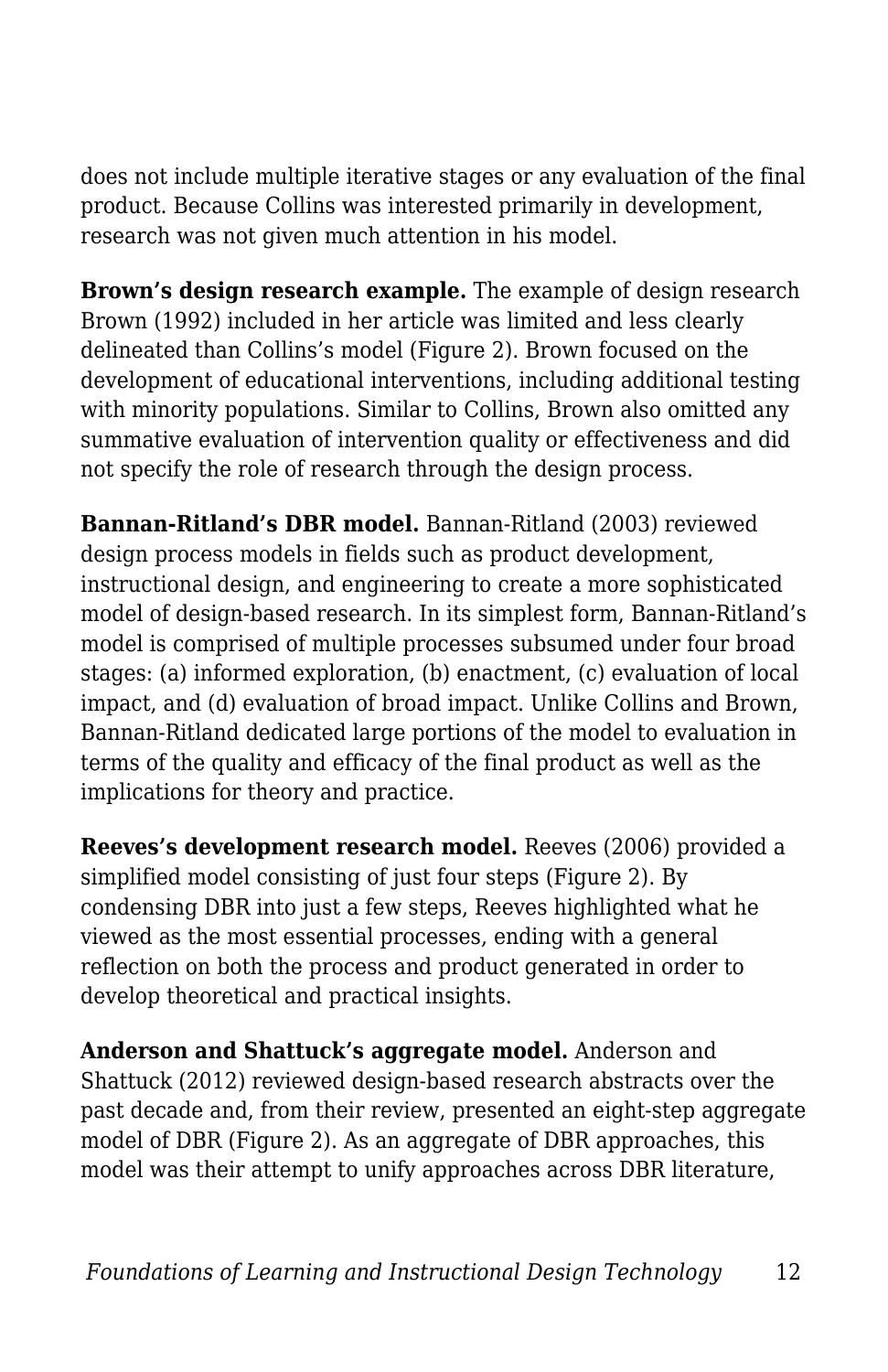and includes similar steps to Reeves's model. However, unlike Reeves, Anderson and Shattuck did not include summative reflection and insight development.

**Comparison of models.** Following in Figure 2, we provide a comparison of all these models side-by-side.



**Figure 2.** EDR process models by Collins (1990), Brown (1992), Bannan-Ritland (2003), Reeves (2006), and Anderson and Shattuck (2012).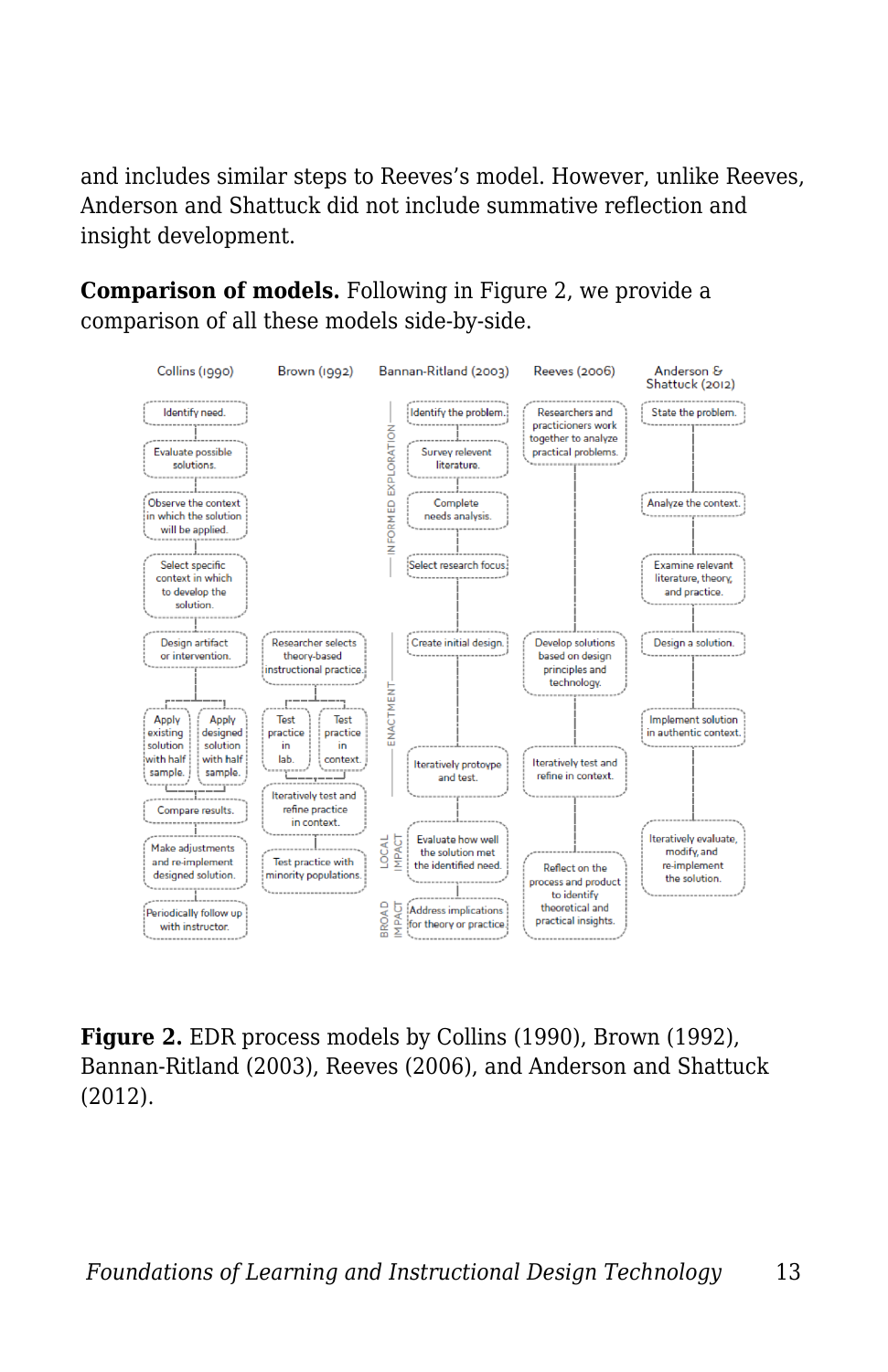## **Competing Demands and Roles**

The third challenge facing DBR is the variety of roles researchers are expected to fulfill, with researchers often acting simultaneously as project managers, designers, and evaluators. However, with most individuals able to focus on only one task at a time, these competing demands on resources and researcher attention and faculties can be challenging to balance, and excess focus on one role can easily jeopardize others. The literature has recognized four major roles that a DBR professional must perform simultaneously: researcher, project manager, theorist, and designer.

#### **Researcher as Researcher**

Planning and carrying out research is already comprised of multiple considerations, such as controlling variables and limiting bias. The nature of DBR, with its collaboration and situated experimentation and development, innately intensifies some of these issues (Hoadley, 2004). While simultaneously designing the intervention, a designbased researcher must also ensure that high-quality research is accomplished, per typical standards of quality associated with quantitative or qualitative methods.

However, research is even more difficult in DBR because the nature of the method leads to several challenges. First, it can be difficult to control the many variables at play in authentic contexts (Collins et al., 2004). Many researchers may feel torn between being able to (a) isolate critical variables or (b) study the comprehensive, complex nature of the design experience (van den Akker, 1999). Second, because many DBR studies are qualitative, they produce large amounts of data, resulting in demanding data collection and analysis (Collins et al., 2004). Third, according to Anderson and Shattuck (2012), the combination of demanding data analysis and highly invested roles of the researchers leaves DBR susceptible to multiple biases during analysis. Perhaps best expressed by Barab and Squire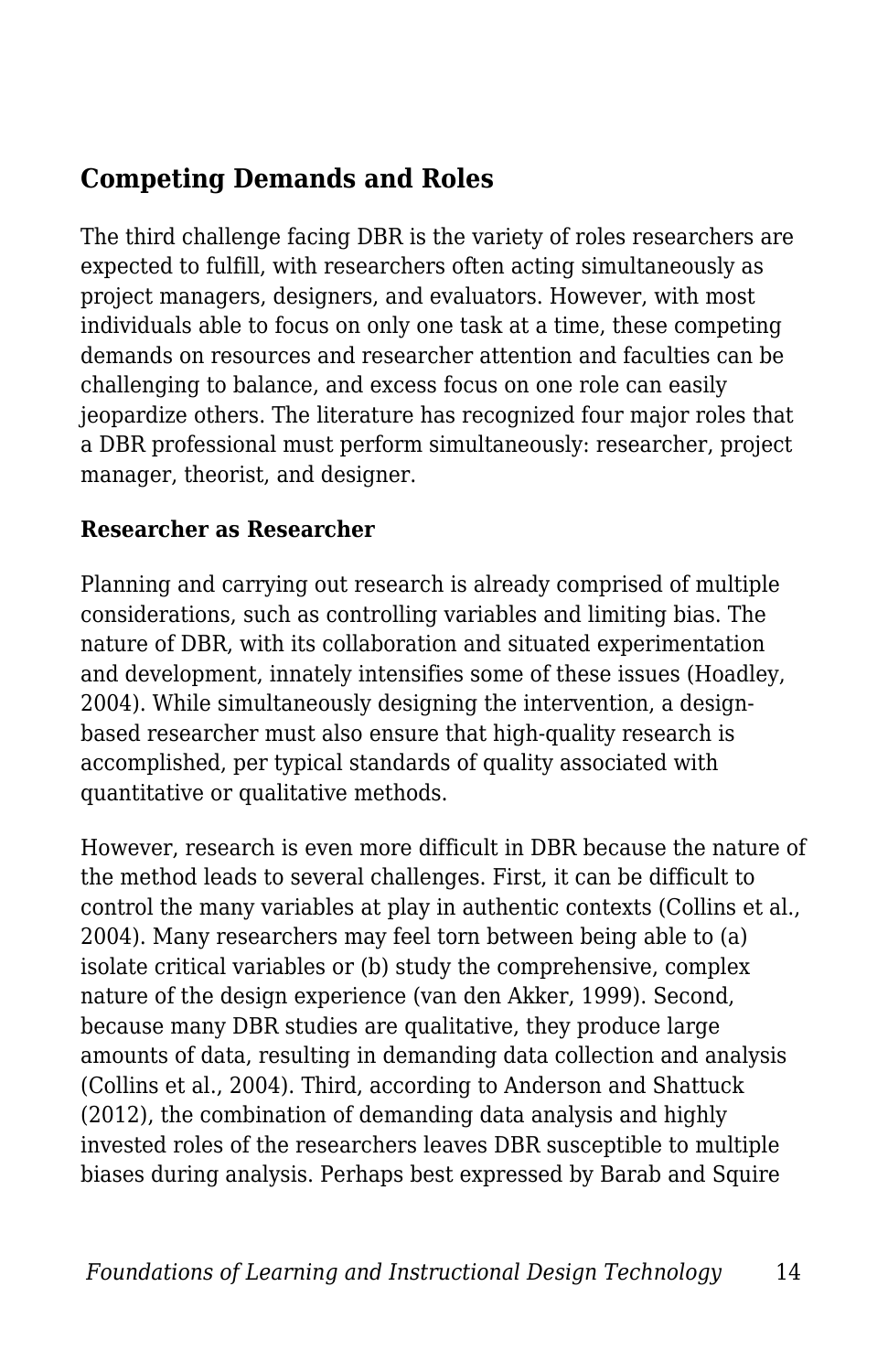(2004), "if a researcher is intimately involved in the conceptualization, design, development, implementation, and researching of a pedagogical approach, then ensuring that researchers can make credible and trustworthy assertions is a challenge" (p. 10). Additionally, the assumption of multiple roles invests much of the design and research in a single person, diminishing the likelihood of replicability (Hoadley, 2004). Finally, it is impossible to document or account for all discrete decisions made by the collaborators that influenced the development and success of the design (Design-Based Research Collective, 2003).

Quality research, though, was never meant to be easy! Despite these challenges, DBR has still been shown to be effective in simultaneously developing theory through research as well as interventions that can benefit practice—the two simultaneous goals of any instructional designer.

#### **Researcher as Project Manager**

The collaborative nature of DBR lends the approach one of its greatest strengths: multiple perspectives. While this can be a benefit, collaboration between researchers, developers, and practitioners needs to be highly coordinated (Collins et al., 2004), because it is difficult to manage interdisciplinary teams and maintain a productive, collaborative partnership (Design-Based Research Collective, 2003).

#### **Researcher as Theorist**

For many researchers in DBR, the development or testing of theory is a foundational component and primary focus of their work. However, the iterative and multi-tasking nature of a DBR process may not be well-suited to empirically testing or building theory. According to Hoadley (2004), "the treatment's fidelity to theory [is] initially, and sometimes continually, suspect" (p. 204). This suggests that researchers, despite intentions to test or build theory, may not design or implement their solution in alignment with theory or provide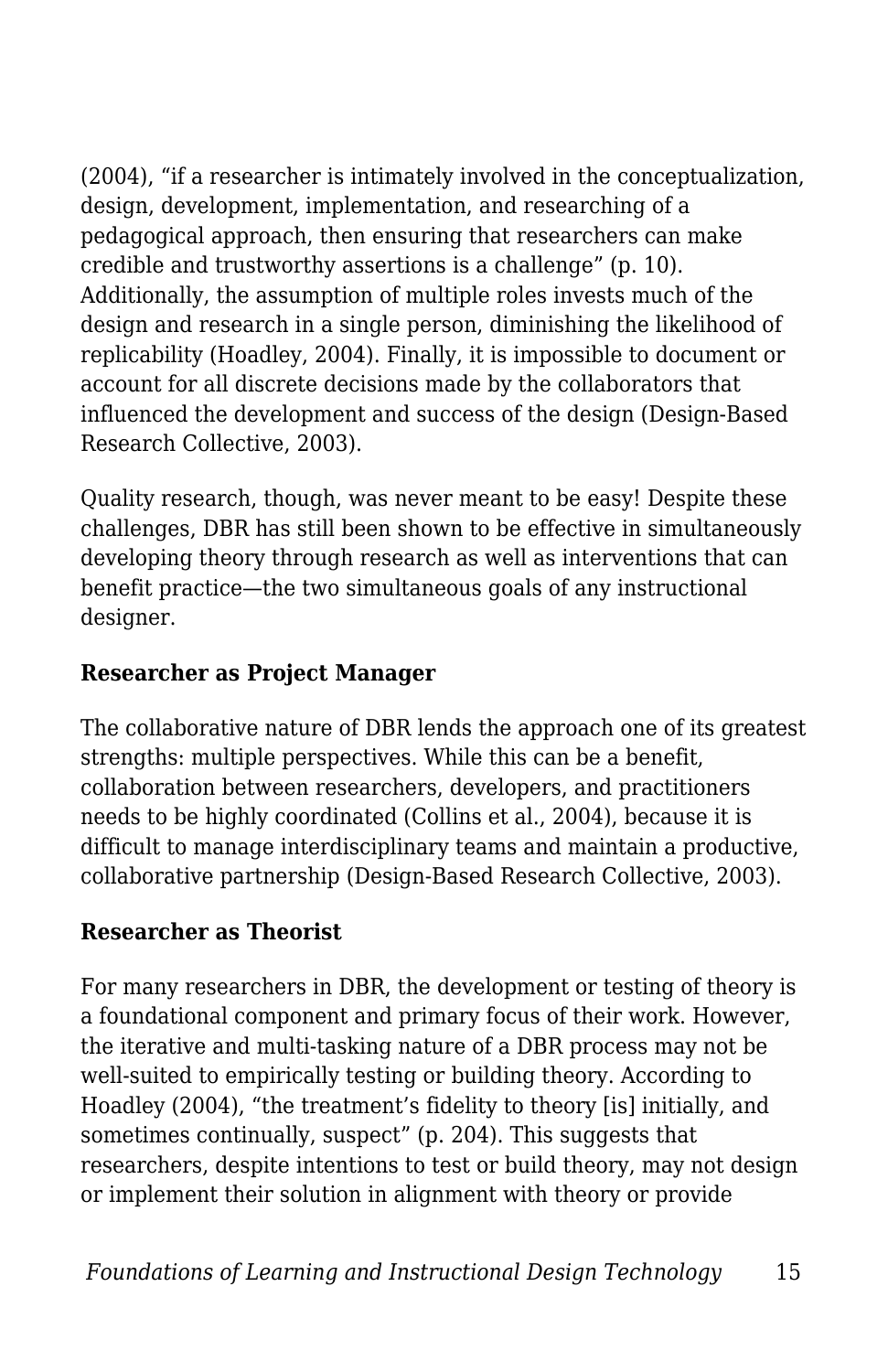enough control to reliably test the theory in question.

#### **Researcher as Designer**

Because DBR is simultaneously attempting to satisfy the needs of both design and research, there is a tension between the responsibilities of the researcher and the responsibilities of the designer (van den Akker, 1999). Any design decision inherently alters the research. Similarly, research decisions place constraints on the design. Skilled designbased researchers seek to balance these competing demands effectively.

## **What We Can Learn From IDR**

IDR has been encumbered by similar issues that currently exist in DBR. While IDR is by no means a perfect field and is still working to hone and clarify its methods, it has been developing for two decades longer than DBR. The history of IDR and efforts in the field to address similar issues can yield possibilities and insights for the future of DBR. The following sections address efforts in IDR to define the field that hold potential for application in DBR, including how professionals in IDR have focused their efforts to increase unity and worked to define sub-approaches more clearly.

## **Defining Approaches**

Similar to DBR, IDR has been subject to competing definitions as varied as the fields in which design research has been applied (i.e., product design, engineering, manufacturing, information technology, etc.) (Findeli, 1998; Jonas, 2007; Schneider, 2007). Typically, IDR scholars have focused on the relationship between design and research, as well as the underlying purpose, to define the approach. This section identifies three defining conceptualizations of IDR—the prepositional approach trinity, Cross's *-ologies,* and Buchanan's strategies of productive science—and discusses possible implications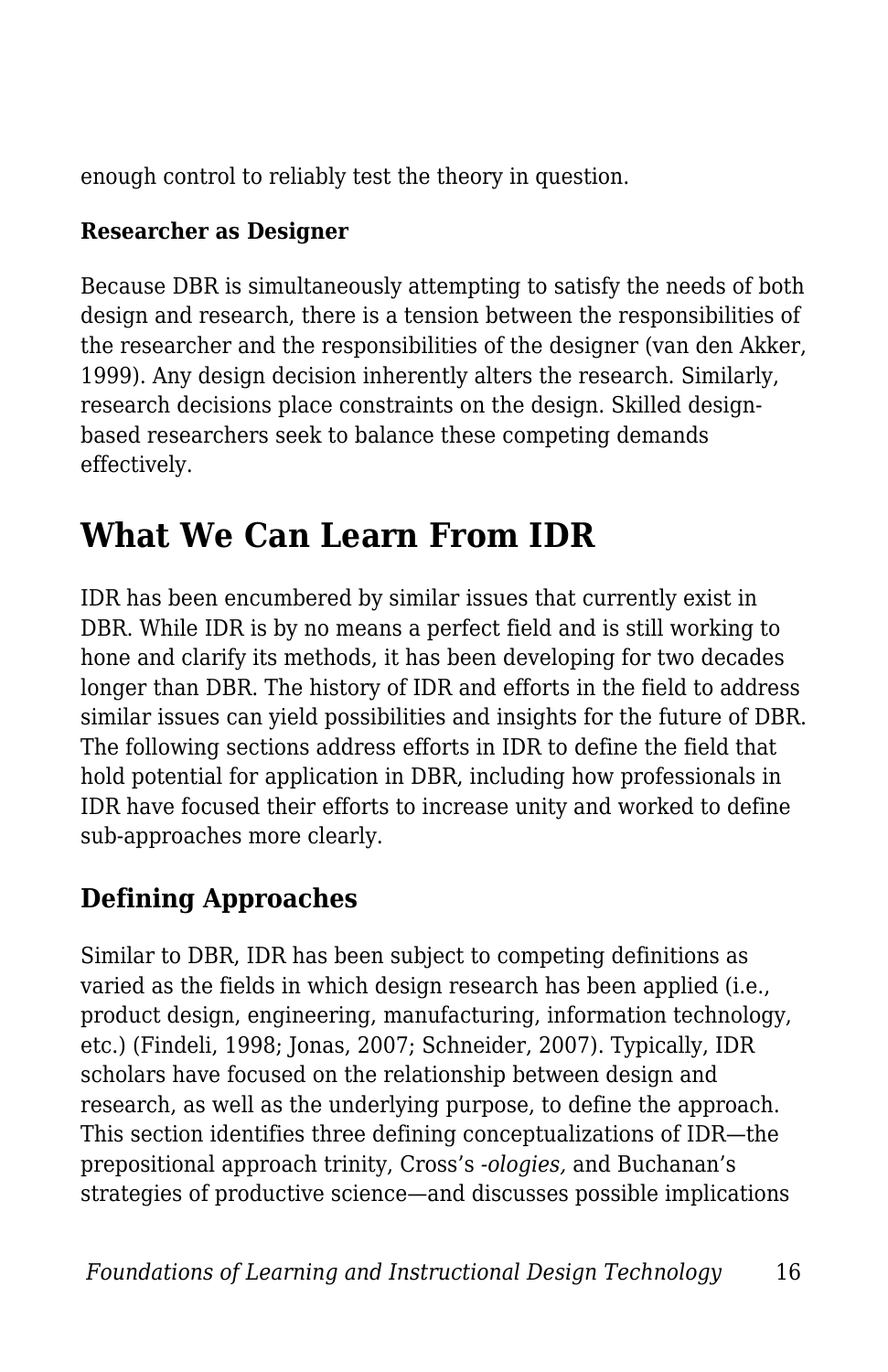for DBR.

## **The Approach Trinity**

One way of defining different purposes of design research is by identifying the preposition in the relationship between research and design: research *into* design, research *for* design, and research *through* design (Buchanan, 2007; Cross, 1999; Findeli, 1998; Jonas, 2007; Schneider, 2007).

Jonas (2007) identified *research into design* as the most prevalent—and straightforward—form of IDR. This approach separates research from design practice; the researcher observes and studies design practice from without, commonly addressing the history, aesthetics, theory, or nature of design (Schneider, 2007). Research into design generally yields little or no contribution to broader theory (Findeli, 1998).

*Research for design* applies to complex, sophisticated projects, where the purpose of research is to foster product research and development, such as in market and user research (Findeli, 1998; Jonas, 2007). Here, the role of research is to build and improve the design, not contribute to theory or practice.

According to Jonas's (2007) description, *research through design* bears the strongest resemblance to DBR and is where researchers work to shape their design (i.e., the research object) and establish connections to broader theory and practice. This approach begins with the identification of a research question and carries through the design process experimentally, improving design methods and finding novel ways of controlling the design process (Schneider, 2007). According to Findeli (1998), because this approach adopts the design process as the research method, it helps to develop authentic theories of design.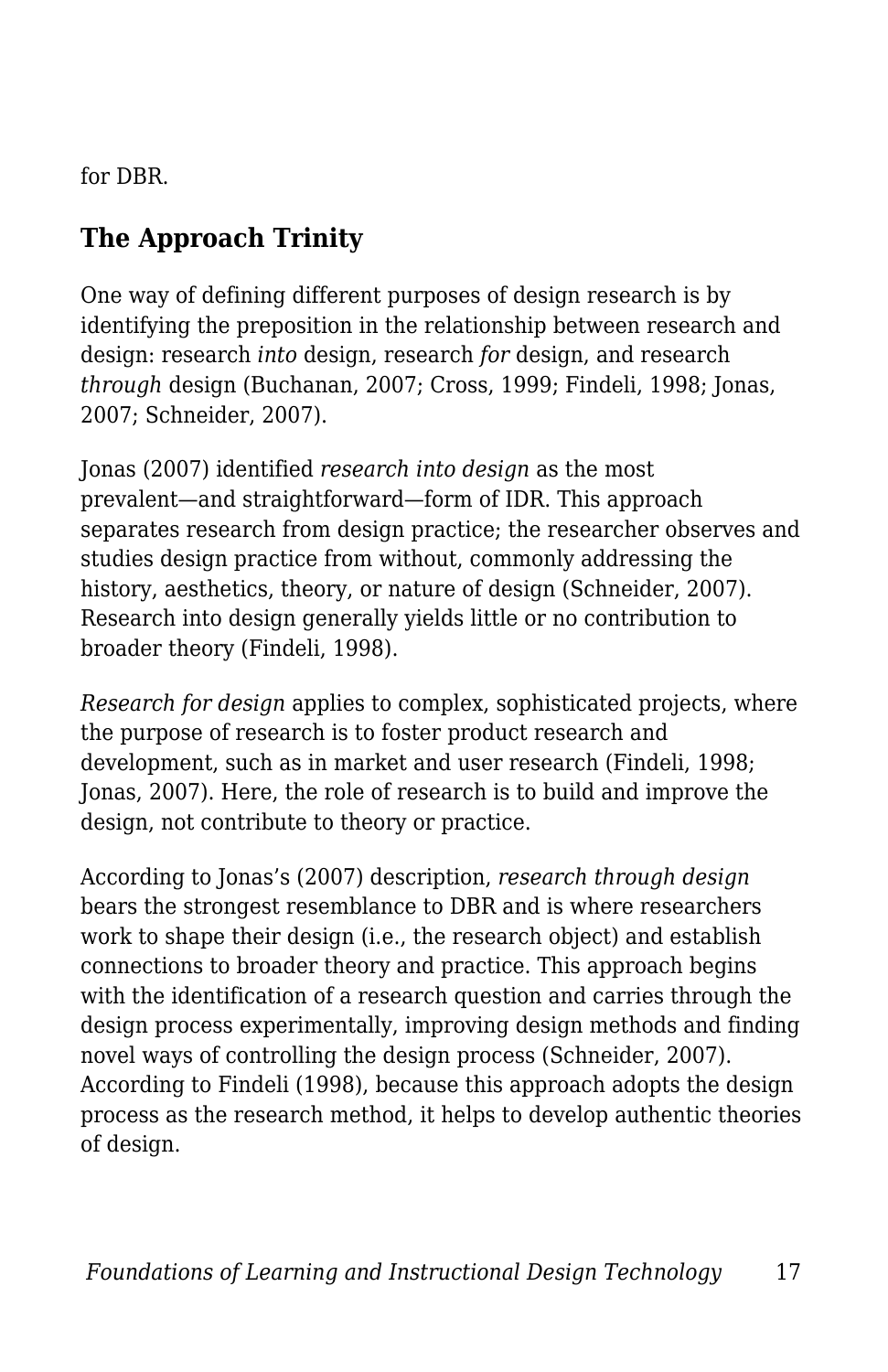### **Cross's-ologies**

Cross (1999) conceived of IDR approaches based on the early drive toward a science of design and identified three bodies of scientific inquiry: epistemology, praxiology, and phenomenology. *Design epistemology* primarily concerns what Cross termed "designerly ways of knowing" or how designers think and communicate about design (Cross, 1999; Cross, 2007). *Design praxiology* deals with practices and processes in design or how to develop and improve artifacts and the processes used to create them. *Design phenomenology* examines the form, function, configuration, and value of artifacts, such as exploring what makes a cell phone attractive to a user or how changes in a software interface affect user's activities within the application.

## **Buchanan's Strategies of Productive Science**

Like Cross, Buchanan (2007) viewed IDR through the lens of design science and identified four research strategies that frame design inquiry: design science, dialectic inquiry, rhetorical inquiry, and productive science (Figure 2). *Design science* focuses on designing and decision-making, addressing human and consumer behavior. According to Buchanan (2007), *dialectic inquiry* examines the "social and cultural context of design; typically [drawing] attention to the limitations of the individual designer in seeking sustainable solutions to problems" (p.57). *Rhetorical inquiry*focuses on the design experience as well as the designer's process to create products that are usable, useful, and desirable. *Productive science* studies how the potential of a design is realized through the refinement of its parts, including materials, form, and function. Buchanan (2007) conceptualized a design research—what he termed design inquiry—that includes elements of all four strategies, looking at the designer, the design, the design context, and the refinement process as a holistic experience.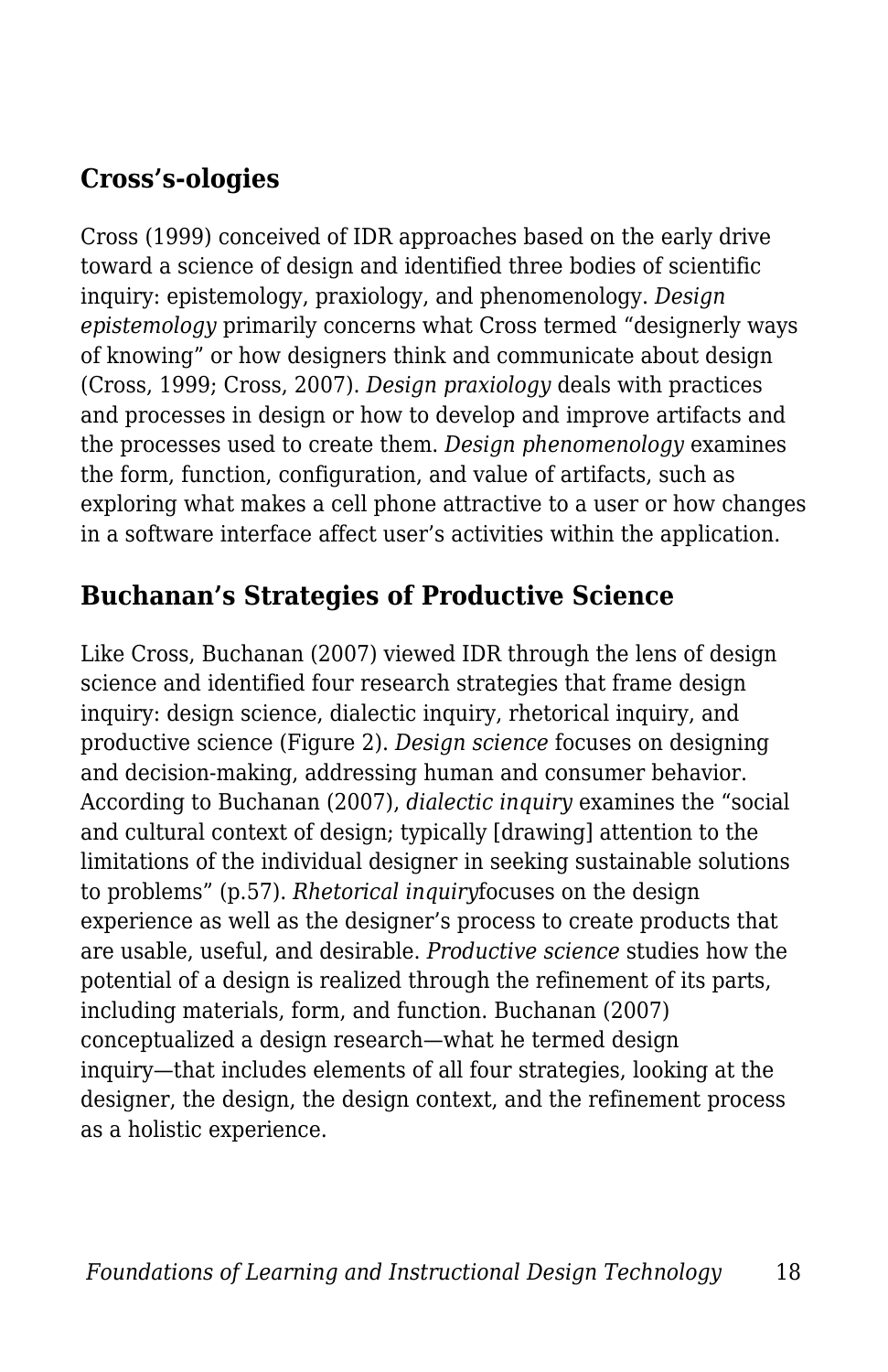

**Figure 3.** Buchanan's productive science strategies, adapted from Buchanan (2007)

## **Implications for DBR**

While the literature has yet to accept any single approach to defining types of IDR, it may still be helpful for DBR to consider similar ways of limiting and defining sub-approaches in the field. The challenges brought on by collaboration, multiple researcher roles, and lack of sufficient focus on the design product could be addressed and relieved by identifying distinct approaches to DBR. This idea is not new. Bell and Sandoval (2004) opposed the unification of DBR, specifically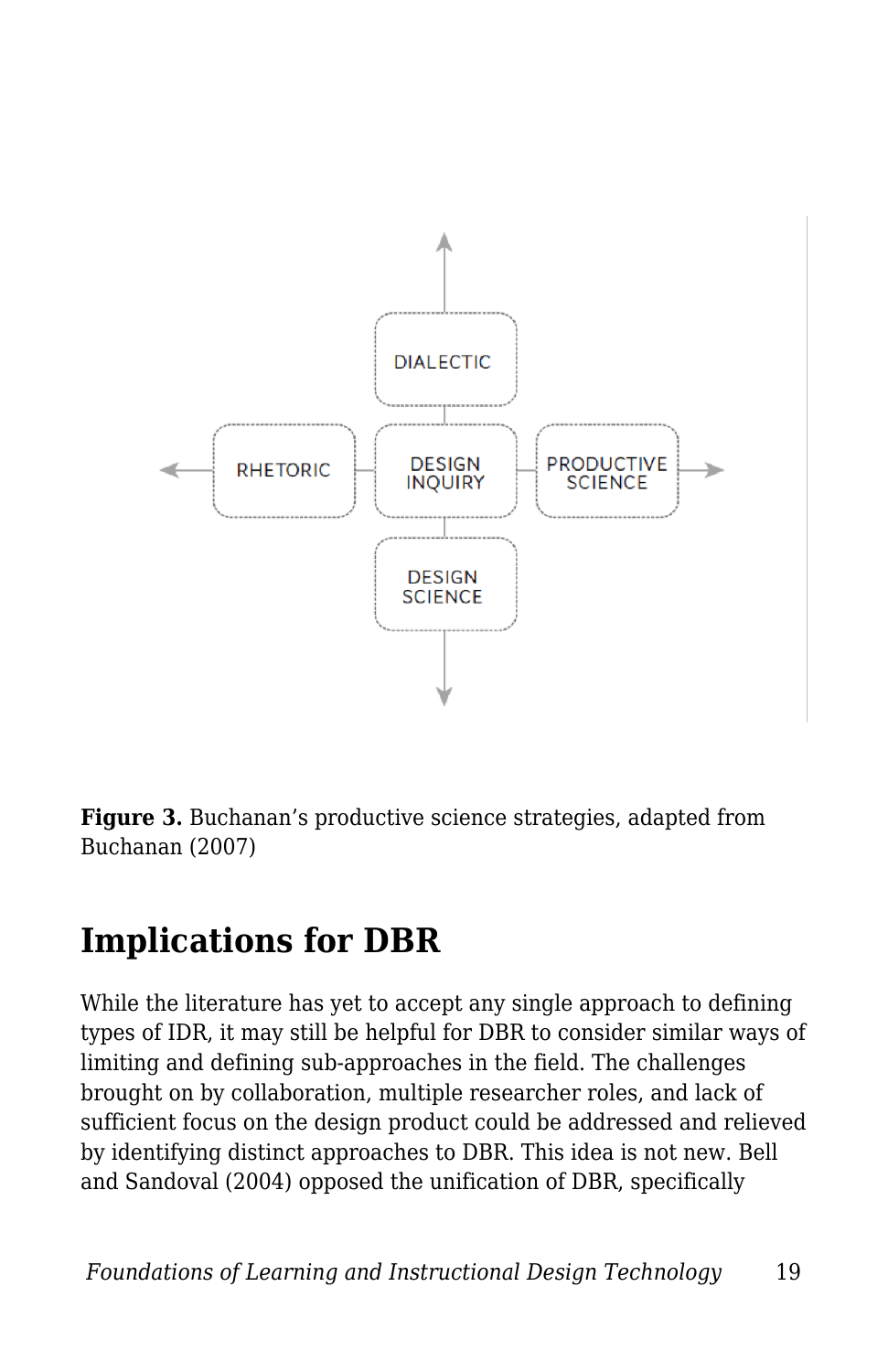design-based research, across educational disciplines (such as developmental psychology, cognitive science, and instructional design). However, they did not suggest any potential alternatives. Adopting an IDR approach, such as the approach trinity, could serve to both unite studies across DBR and clearly distinguish the purpose of the approach and its primary functions. Research into design could focus on the design process and yield valuable insights on design thinking and practice. Research for design could focus on the development of an effective product, which development is missing from many DBR approaches. Research through design would use the design process as a vehicle to test and develop theory, reducing the set of expected considerations. Any approach to dividing or defining DBR efforts could help to limit the focus of the study, helping to prevent the diffusion of researcher efforts and findings.

## **Conclusion**

In this chapter we have reviewed the historical development of both design-based research and interdisciplinary design research in an effort to identify strategies in IDR that could benefit DBR development. Following are a few conclusions, leading to recommendations for the DBR field.

## **Improve Interdisciplinary Collaboration**

Overall, one key advantage that IDR has had—and that DBR presently lacks—is communication and collaboration with other fields. Because DBR has remained so isolated, only rarely referencing or exploring approaches from other design disciplines, it can only evolve within the constraints of educational inquiry. IDR's ability to conceive solutions to issues in the field is derived, in part, from a wide variety of disciplines that contribute to the body of research. Engineers, developers, artists, and a range of designers interpose their own ideas and applications, which are in turn adopted and modified by others.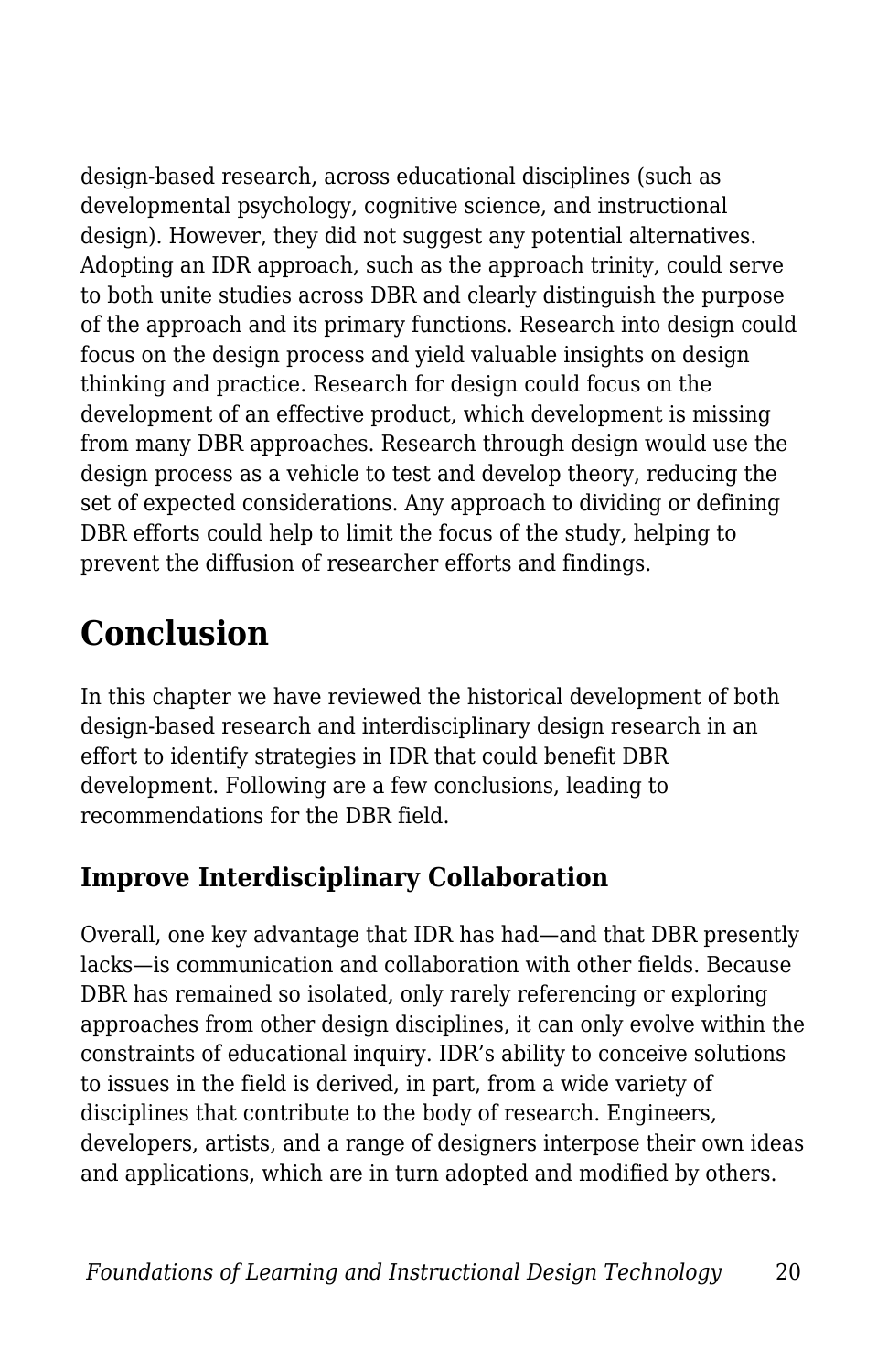Fostering collaboration between DBR and IDR, while perhaps not the remedy to cure all scholarly ills, could yield valuable insights for both fields, particularly in terms of refining methodologies and promoting the development of theory.

## **Simplify Terminology and Improve Consistency in Use**

As we identified in this paper, a major issue facing DBR is the proliferation of terminology among scholars and the inconsistency in usage. From IDR comes the useful acknowledgement that there can be research *into* design, *for*design, and *through* design (Buchanan, 2007; Cross, 1999; Findeli, 1998; Jonas, 2007; Schneider, 2007). This framework was useful for scholars in our conversations at the conference. A resulting recommendation, then, is that, in published works, scholars begin articulating which of these approaches they are using in that particular study. This can simplify the requirements on DBR researchers, because instead of feeling the necessity of doing all three in every paper, they can emphasize one. This will also allow us to communicate our research better with IDR scholars.

## **Describe DBR Process in Publications**

Oftentimes authors publish DBR studies using the same format as regular research studies, making it difficult to recognize DBR research and learn how other DBR scholars mitigate the challenges we have discussed in this chapter. Our recommendation is that DBR scholars publish the messy findings resulting from their work and pull back the curtain to show how they balanced competing concerns to arrive at their results. We believe it would help if DBR scholars adopted more common frameworks for publishing studies. In our review of the literature, we identified the following characteristics, which are the most frequently used to identify DBR:

- DBR is design driven and intervention focused
- DBR is situated within an actual teaching/learning context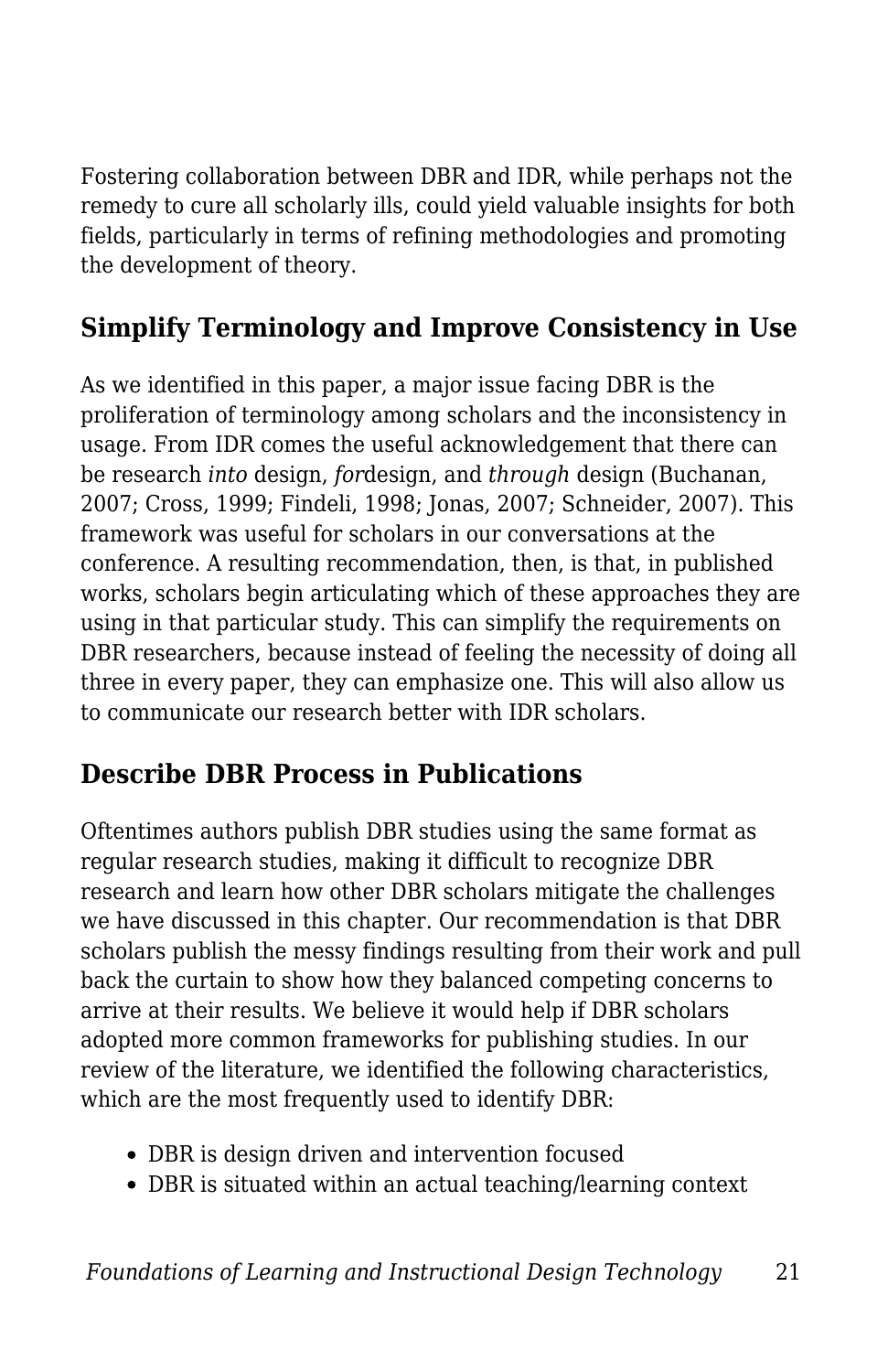- DBR is iterative
- DBR is collaborative between researchers, designers, and practitioners
- DBR builds theory but also needs to be practical and result in useful interventions

One recommendation is that DBR scholars adopt these as the characteristics of their work that they will make explicit in every published paper so that DBR articles can be recognized by readers and better aggregated together to show the value of DBR over time. One suggestion is that DBR scholars in their methodology sections could adopt these characteristics as subheadings. So in addition to discussing data collection and data analysis, they would also discuss *Design Research Type* (research into, through, or of design), *Description of the Design Process and Product,Design and Learning Context, Design Collaborations,* and a discussion explicitly of the *Design Iterations,* perhaps by listing each iteration and then the data collection and analysis for each. Also in the concluding sections, in addition to discussing research results, scholars would discuss *Applications to Theory* (perhaps dividing into *Local Theory and Outcomes* and *Transferable Theory and Findings)* and *Applications for Practice.* Papers that are too big could be broken up with different papers reporting on different iterations but using this same language and formatting to make it easier to connect the ideas throughout the papers. Not all papers would have both local and transferable theory (the latter being more evident in later iterations), so it would be sufficient to indicate in a paper that local theory and outcomes were developed and met with some ideas for transferable theory that would be developed in future iterations. The important thing would be to refer to each of these main characteristics in each paper so that scholars can recognize the work as DBR, situate it appropriately, and know what to look for in terms of quality during the review process.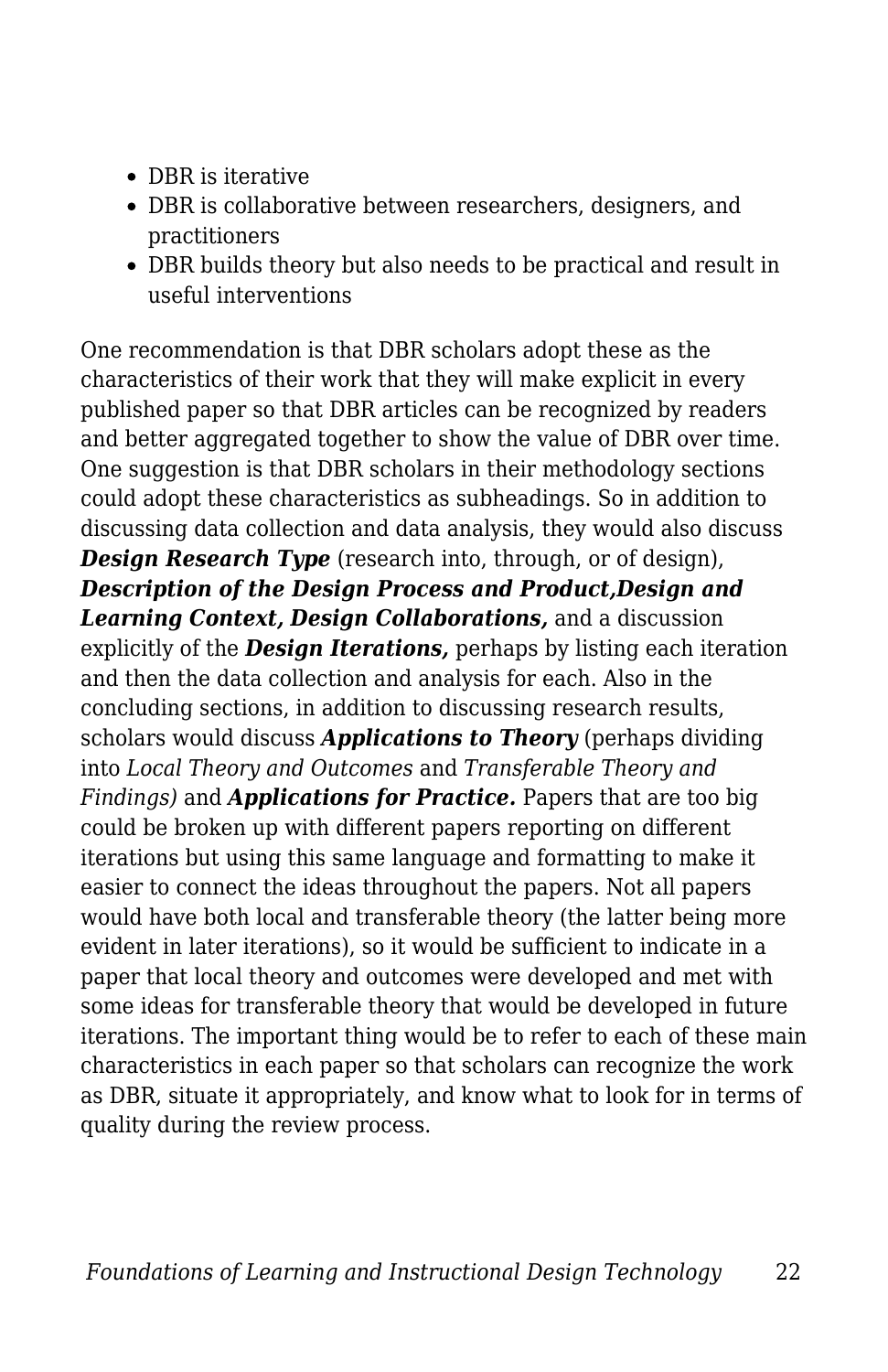### **Application Exercises**

- According to the authors, what are the major issues facing DBR and what are some things that can be done to address this problem?
- Imagine you have designed a new learning app for use in public schools. How would you go about testing it using design-based research?

## **References**

Anderson, T., & Shattuck, J. (2012). Design-based research: A decade of progress in education research? *Educational Researcher, 41*(1), 16–25.

Archer, L.B. (1965). Systematic method for designers. In N. Cross (ed.), *Developments in design methodology.* London, England: John Wiley, 1984, pp. 57–82.

Archer, L. B. (1981). A view of the nature of design research. In R. Jacques & J.A. Powell (Eds.), *Design: Science: Method* (pp. 36-39). Guilford, England: Westbury House.

Bannan-Ritland, B. (2003). The role of design in research: The integrative learning design framework. *Educational Researcher, 32*(1), 21 –24. doi:10.3102/0013189X032001021

Barab, S., & Squire, K. (2004). Design-based research: Putting a stake in the ground. *The Journal of the Learning Sciences, 13*(1), 1–14.

Brown, A. L. (1992). Design experiments: Theoretical and methodological challenges in creating complex interventions in classroom settings. *The Journal of the Learning Sciences, 2*(2), 141–178.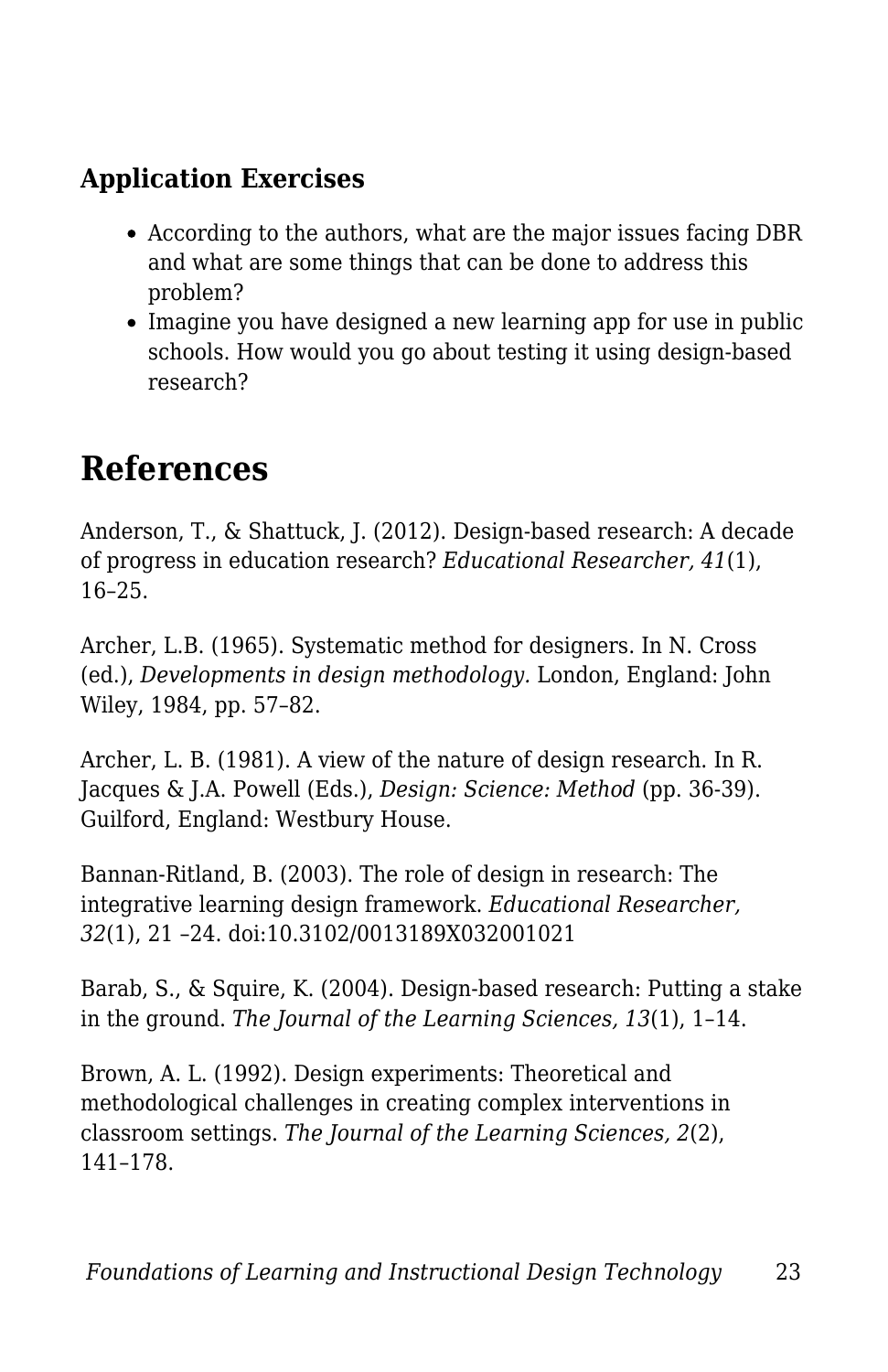Buchanan, R. (2007). Strategies of design research: Productive science and rhetorical inquiry. In R. Michel (Ed.), *Design research now* (pp. 55–66). Basel, Switzerland: Birkhäuser Verlag AG.

Cobb, P., Confrey, J., diSessa, A., Lehrer, R., & Schauble, L. (2003). Design experiments in educational research. *Educational Researcher, 32*(1), 9–13. doi:10.3102/0013189X032001009

Collins, A. (1990). Toward a Design Science of Education. Technical Report No. 1.

Collins, A. (1992). Toward a design science of education. In E. Scanlon & T. O'Shea (Eds.), *New directions in educational technology.* Berlin, Germany: Springer-Verlag.

Collins, A., Joseph, D., & Bielaczyc, K. (2004). Design research: Theoretical and methodological issues. *The Journal of the Learning Sciences, 13*(1), 15–42.

Cross, N. (1999). Design research: A disciplined conversation. *Design Issues, 15*(2), 5–10. doi:10.2307/1511837

Cross, N. (2007). Forty years of design research. *Design Studies, 28*(1), 1–4. doi:10.1016/j.destud.2006.11.004

Design-Based Research Collective. (2003). Design-based research: An emerging paradigm for educational inquiry. *Educational Researcher, 32*(1), 5–8. doi:10.3102/0013189X032001005

Findeli, A. (1998). A quest for credibility: Doctoral education and research in design at the University of Montreal. *Doctoral Education in Design,* Ohio, 8–11 October 1998.

Friedman, K. (2003). Theory construction in design research: Criteria: approaches, and methods. *Design Studies, 24*(6), 507–522.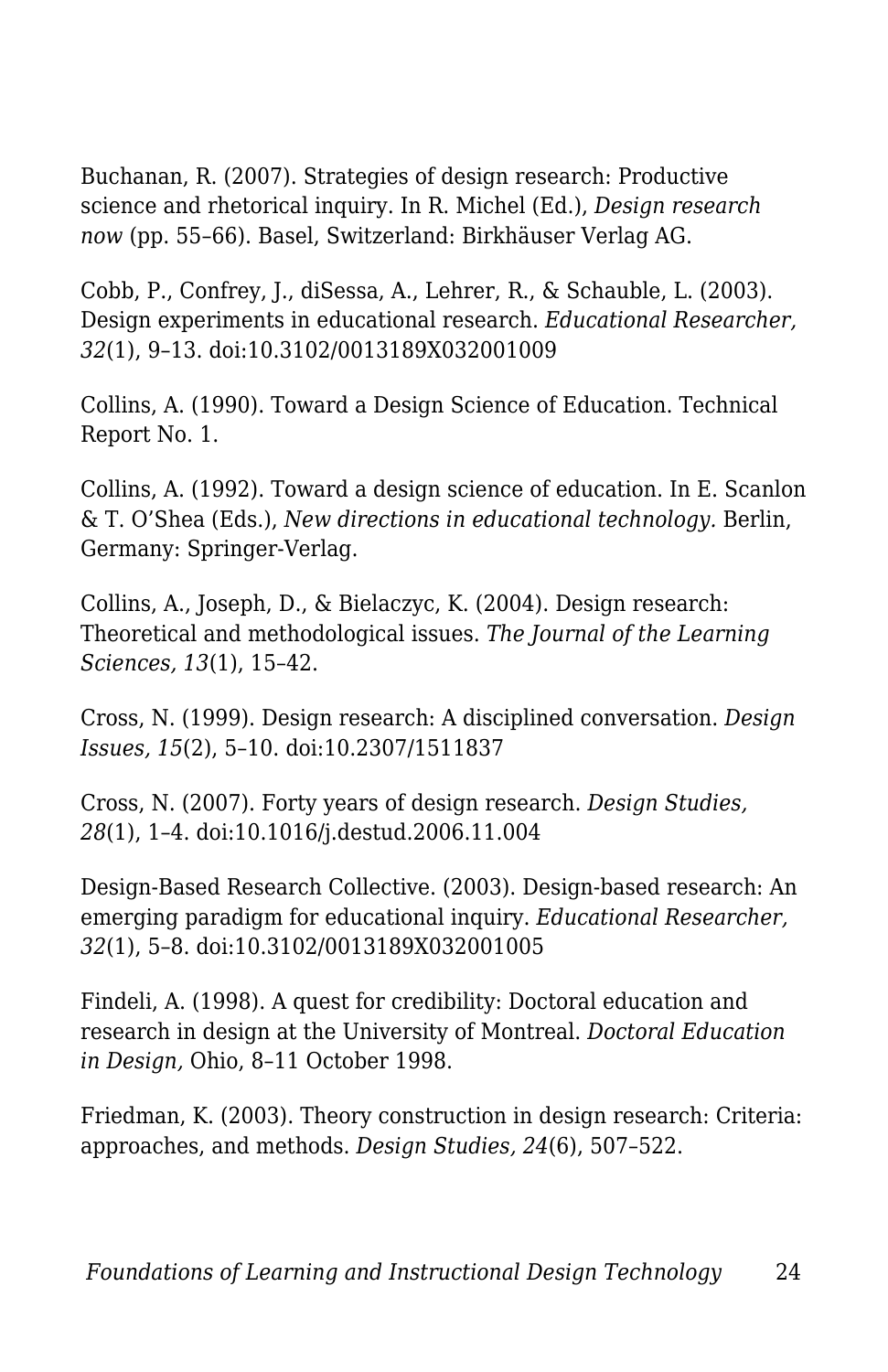Hoadley, C. M. (2004). Methodological alignment in design-based research. *Educational Psychologist, 39*(4), 203–212.

Jonas, W. (2007). Design research and its meaning to the methodological development of the discipline. In R. Michel (Ed.), *Design research now* (pp. 187–206). Basel, Switzerland: Birkhäuser Verlag AG.

Jones, J. C. (1970). *Design methods: Seeds of human futures.* New York, NY: John Wiley & Sons Ltd.

Joseph, D. (2004). The practice of design-based research: uncovering the interplay between design, research, and the real-world context. *Educational Psychologist, 39*(4), 235–242.

Kelly, A. E. (2003). Theme issue: The role of design in educational research. *Educational Researcher, 32*(1), 3–4. doi:10.3102/0013189X032001003

Margolin, V. (2010). *Design research: Towards a history.* Presented at the Design Research Society Annual Conference on Design & Complexity, Montreal, Canada. Retrieved from http://www.drs2010.umontreal.ca/data/PDF/080.pdf

McCandliss, B. D., Kalchman, M., & Bryant, P. (2003). Design experiments and laboratory approaches to learning: Steps toward collaborative exchange. *Educational Researcher, 32*(1), 14–16. doi:10.3102/0013189X032001014

Michel, R. (Ed.). (2007). *Design research now.* Basel, Switzerland: Birkhäuser Verlag AG

Oh, E., & Reeves, T. C. (2010). The implications of the differences between design research and instructional systems design for educational technology researchers and practitioners. *Educational Media International, 47*(4), 263–275.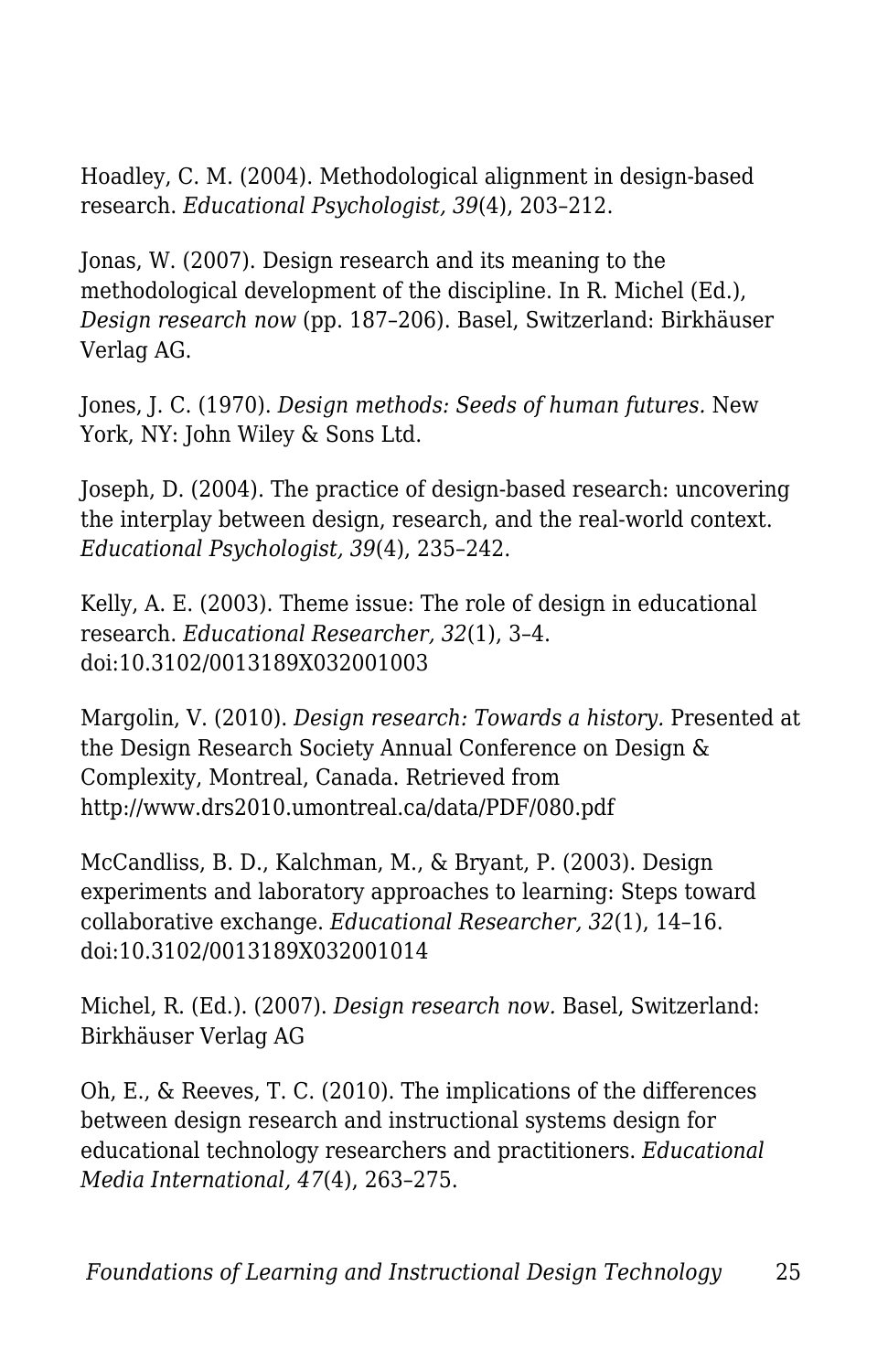Reeves, T. C. (2006). Design research from a technology perspective. In J. van den Akker, K. Gravemeijer, S. McKenney, & N. Nieveen (Eds.), *Educational design research* (Vol. 1, pp. 52–66). London, England: Routledge.

Reigeluth, C. M., & Frick, T. W. (1999). Formative research: A methodology for creating and improving design theories. In C. Reigeluth (Ed.), *Instructional-design theories and models. A new paradigm of instructional theory* (Vol. 2) (pp. 633–651), Mahwah, NJ: Lawrence Erlbaum Associates.

Richey, R. C., & Nelson, W. A. (1996). Developmental research. In D. Jonassen (Ed.), *Handbook of research for educational communications and technology* (pp. 1213–1245), London, England: Macmillan.

Sandoval, W. A., & Bell, P. (2004). Design-based research methods for studying learning in context: Introduction. *Educational Psychologist, 39*(4), 199–201.

Schneider, B. (2007). Design as practice, science and research. In R. Michel (Ed.), *Design research now* (pp. 207–218). Basel, Switzerland: Birkhäuser Verlag AG.

Shavelson, R. J., Phillips, D. C., Towne, L., & Feuer, M. J. (2003). On the science of education design studies. *Educational Researcher, 32*(1), 25–28. doi:10.3102/0013189X032001025

Simon, H. A. (1969). *The sciences of the artificial.* Cambridge, MA: The MIT Press.

Tabak, I. (2004). Reconstructing context: Negotiating the tension between exogenous and endogenous educational design. *Educational Psychologist, 39*(4), 225–233.

van den Akker, J. (1999). Principles and methods of development research. In J. van den Akker, R. M. Branch, K. Gustafson, N. Nieveen,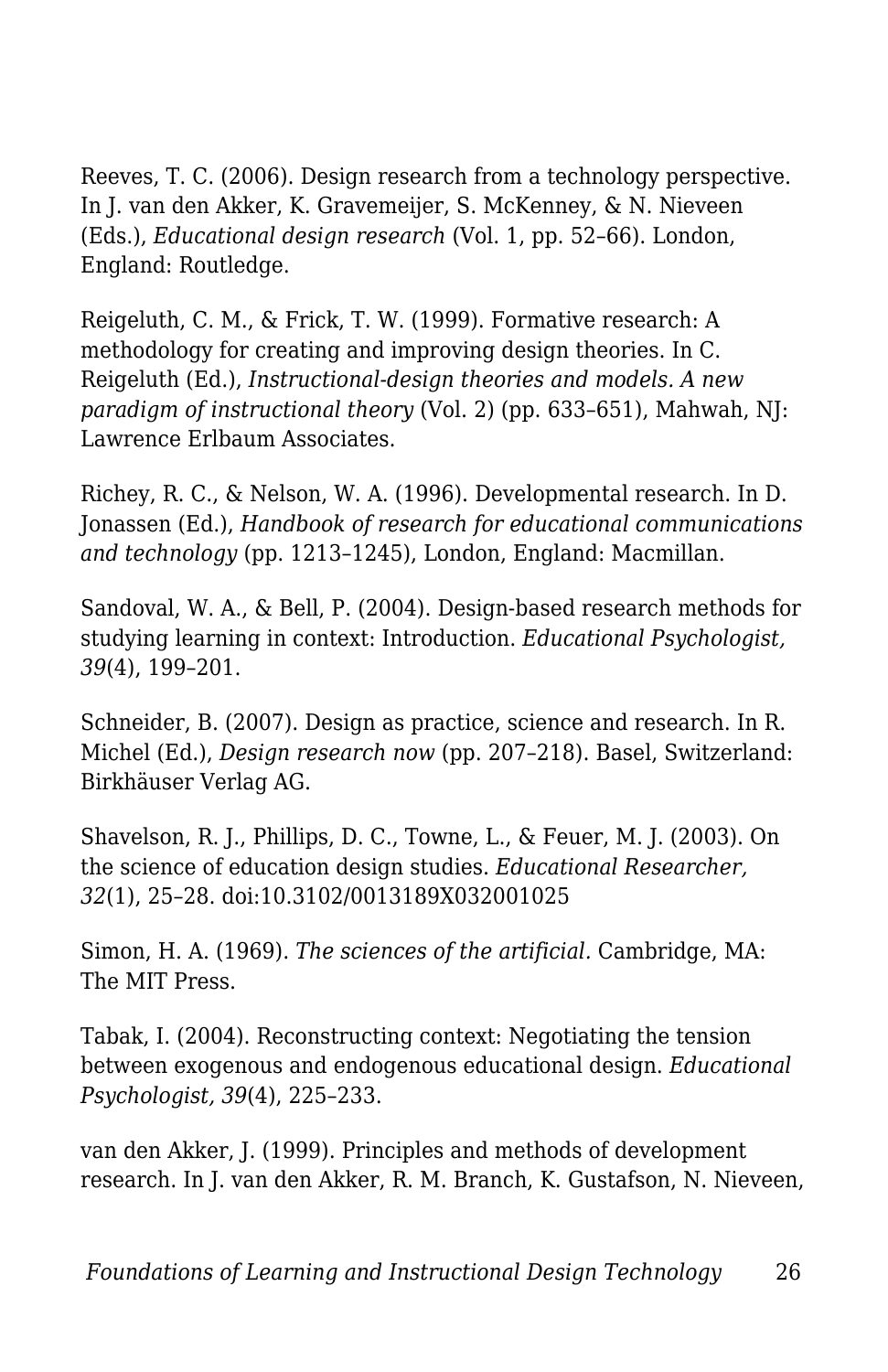& T. Plomp (Eds.), *Design approaches and tools in education and training* (pp. 1–14). Norwell, MA: Kluwer Academic Publishers.

van den Akker, J., & Plomp, T. (1993). *Development research in curriculum: Propositions and experiences.* Paper presented at the annual meeting of the American Educational Research Association, April 12–14, Atlanta, GA.

Walker, D.F., (1992). Methodological issues in curriculum research, In Jackson, P. (Ed.), *Handbook of research on curriculum* (pp. 98–118). New York, NY: Macmillan.

Walker, D. & Bresler, L. (1993). *Development research: Definitions, methods, and criteria.* Paper presented at the annual meeting of the American Educational Research Association, April 12–16, Atlanta, GA.

Willemien, V. (2009). Design: One, but in different forms. *Design Studies, 30*(3), 187–223. doi:10.1016/j.destud.2008.11.004

#### **Further Video Resource**

**Video Interviews with many of leading scholars of design-based research are available at [https://edtechbooks.org/-iQ](https://www.youtube.com/user/DesignBasedResearch/videos)**



Please complete this short survey to provide feedback on this chapter: <http://bit.ly/DevelopmentofDBR>